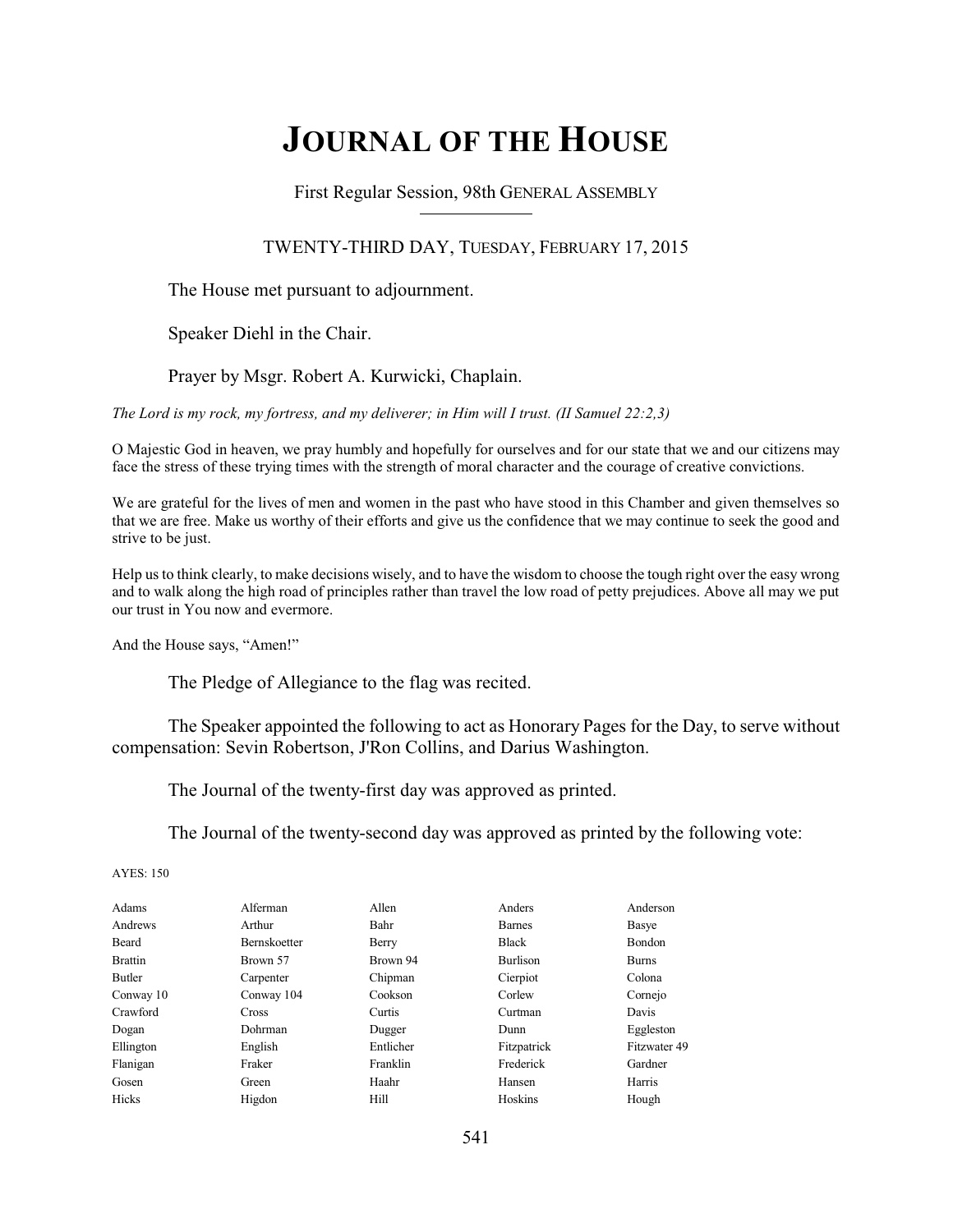| Houghton  | Hubrecht       | Hummel             | Hurst         | Johnson     |
|-----------|----------------|--------------------|---------------|-------------|
| Keeney    | Kelley         | Kendrick           | Kidd          | King        |
| Kirkton   | Koenig         | Kolkmeyer          | Korman        | Kratky      |
| LaFaver   | Lair           | Lant               | Lauer         | Lavender    |
| Leara     | Lichtenegger   | Love               | Lynch         | Marshall    |
| Mathews   | May            | McCaherty          | McCann Beatty | McCreery    |
| McDaniel  | McDonald       | McManus            | McNeil        | Meredith    |
| Messenger | Miller         | Mims               | Mitten        | Montecillo  |
| Moon      | Morgan         | Morris             | Muntzel       | Neely       |
| Newman    | <b>Nichols</b> | Norr               | Otto          | Pace        |
| Parkinson | Peters         | Pfautsch           | Phillips      | Pierson     |
| Pietzman  | Pike           | Pogue              | Redmon        | Reiboldt    |
| Remole    | Rhoads         | Richardson         | Rizzo         | Roden       |
| Roeber    | Rone           | Ross               | Rowden        | Rowland     |
| Runions   | Ruth           | Shaul              | Shull         | Shumake     |
| Solon     | Sommer         | Spencer            | Swan          | Taylor      |
| Vescovo   | Walker         | <b>Walton Gray</b> | Webber        | White       |
| Wiemann   | Wilson         | Wood               | Zerr          | Mr. Speaker |

NOES: 000

PRESENT: 000

#### ABSENT WITH LEAVE: 012

| Austin | Engler  | Fitzwater 144 | Gannon | Haefner |
|--------|---------|---------------|--------|---------|
| Hinson | Hubbard | Jones         | Justus | McGaugh |
| Rehder | Smith   |               |        |         |

VACANCIES: 001

# **SPECIAL RECOGNITION**

United States Senator Roy Blunt was introduced by Speaker Diehl.

Senator Blunt addressed the House.

### **HOUSE RESOLUTION**

Representative Allen offered House Resolution No. 431.

# **PERFECTION OF HOUSE BILLS**

**HB 524**, relating to the electronic transmission of motor vehicle lien documents, was taken up by Representative Dugger.

On motion of Representative Dugger, **HB 524** was ordered perfected and printed.

**HB 615**, relating to workers' compensation, was taken up by Representative Dohrman.

Representative Keeney assumed the Chair.

Representative Richardson moved the previous question.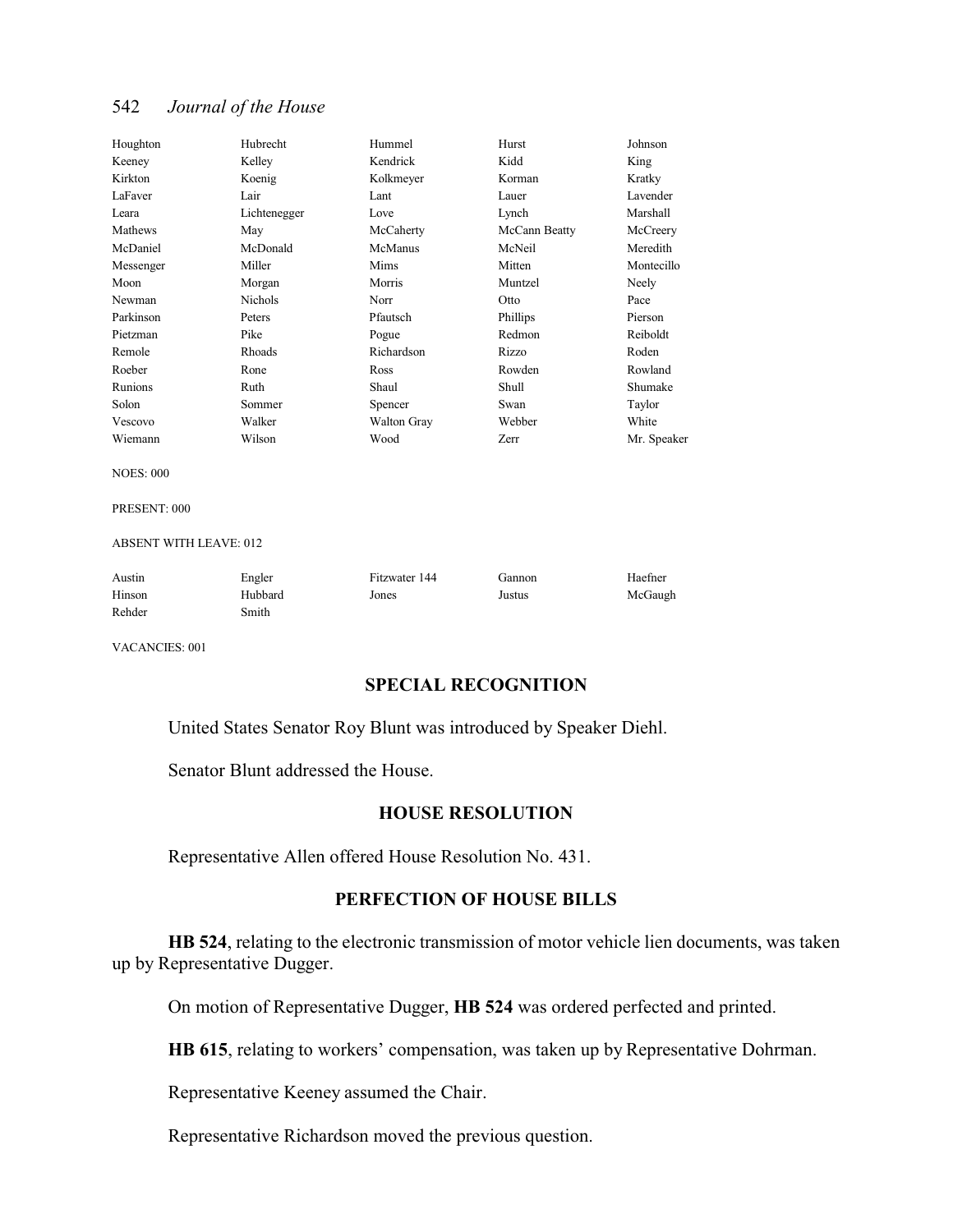# Which motion was adopted by the following vote:

#### AYES: 115

| Alferman                      | Allen              | Anderson      | Andrews        | Austin        |
|-------------------------------|--------------------|---------------|----------------|---------------|
| Bahr                          | <b>Barnes</b>      | Basye         | Beard          | Bernskoetter  |
| Berry                         | <b>Black</b>       | Bondon        | <b>Brattin</b> | Brown 57      |
| Brown 94                      | <b>Burlison</b>    | Chipman       | Cierpiot       | Conway 104    |
| Cookson                       | Corlew             | Cornejo       | Crawford       | Cross         |
| Curtman                       | Davis              | Dogan         | Dohrman        | Dugger        |
| Eggleston                     | Engler             | English       | Entlicher      | Fitzpatrick   |
| Fitzwater 49                  | Flanigan           | Fraker        | Franklin       | Frederick     |
| Gannon                        | Gosen              | Haahr         | Haefner        | Hansen        |
| Hicks                         | Higdon             | Hill          | Hinson         | Hoskins       |
| Houghton                      | Hubrecht           | Hurst         | Johnson        | Jones         |
| Justus                        | Keeney             | Kelley        | Kidd           | King          |
| Koenig                        | Kolkmeyer          | Korman        | Lair           | Lant          |
| Lauer                         | Leara              | Lichtenegger  | Love           | Lynch         |
| Mathews                       | McCaherty          | McDaniel      | McGaugh        | Messenger     |
| Miller                        | Moon               | Morris        | Muntzel        | Neely         |
| Parkinson                     | Pfautsch           | Phillips      | Pietzman       | Pike          |
| Pogue                         | Redmon             | Rehder        | Reiboldt       | Remole        |
| Rhoads                        | Richardson         | Roden         | Roeber         | Rone          |
| Ross                          | Rowden             | Rowland       | Ruth           | Shaul         |
| Shull                         | Shumake            | Solon         | Sommer         | Spencer       |
| Swan                          | Taylor             | Vescovo       | Walker         | White         |
| Wiemann                       | Wilson             | Wood          | Zerr           | Mr. Speaker   |
| <b>NOES: 043</b>              |                    |               |                |               |
| Adams                         | Anders             | Arthur        | <b>Burns</b>   | <b>Butler</b> |
| Carpenter                     | Colona             | Conway 10     | Curtis         | Dunn          |
| Ellington                     | Gardner            | Green         | Harris         | Hummel        |
| Kendrick                      | Kirkton            | Kratky        | LaFaver        | Lavender      |
| Marshall                      | May                | McCann Beatty | McCreery       | McDonald      |
| <b>McManus</b>                | McNeil             | Meredith      | Mims           | Mitten        |
| Montecillo                    | Morgan             | Newman        | <b>Nichols</b> | Norr          |
| Otto                          | Pace               | Peters        | Pierson        | Rizzo         |
| Runions                       | <b>Walton Gray</b> | Webber        |                |               |
| PRESENT: 000                  |                    |               |                |               |
| <b>ABSENT WITH LEAVE: 004</b> |                    |               |                |               |
| Fitzwater 144                 | Hough              | Hubbard       | Smith          |               |

VACANCIES: 001

On motion of Representative Dohrman, **HB 615** was ordered perfected and printed.

**HB 64**, relating to open-end credit fees, was taken up by Representative Dugger.

Representative McCreery offered **House Amendment No. 1**.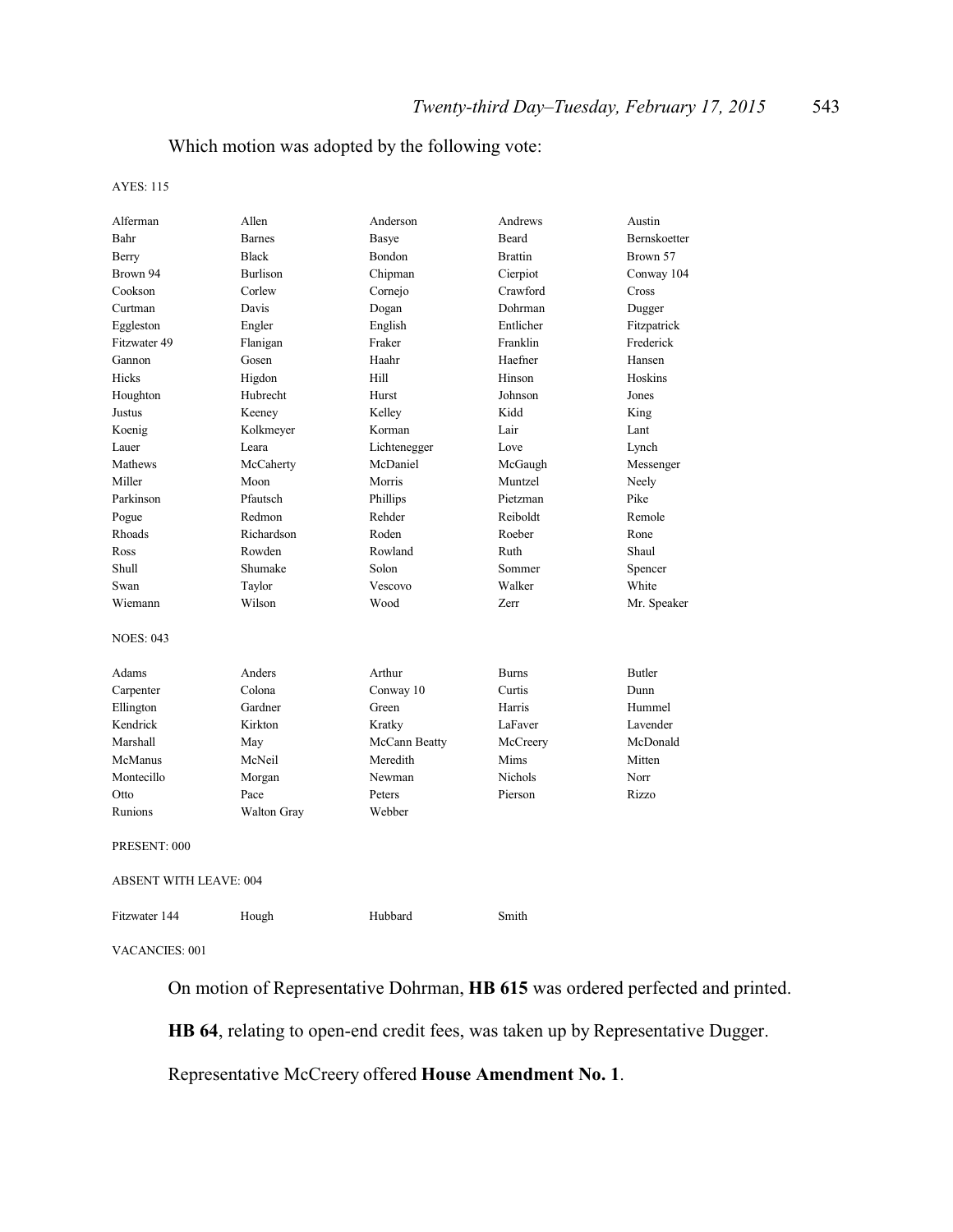#### *House Amendment No. 1*

AMEND House Bill No. 64, Page 1, Section 408.140, Line 7, by deleting the words "one-hundred" and inserting in lieu thereof the following "**fifty**"; and

Further amend said bill by amending the title, enacting clause, and intersectional references accordingly.

Representative McCreery moved that **House Amendment No. 1** be adopted.

Which motion was defeated.

On motion of Representative Dugger, **HB 64** was ordered perfected and printed.

# **THIRD READING OF HOUSE CONCURRENT RESOLUTIONS**

**HCR 12**, relating to the Department of Homeland Security, was taken up by Representative Cierpiot.

On motion of Representative Cierpiot, **HCR 12** was read the third time and passed by the following vote:

AYES: 115

| Alferman         | Allen           | Anderson      | Andrews        | Austin              |
|------------------|-----------------|---------------|----------------|---------------------|
| Bahr             | <b>Barnes</b>   | Basye         | <b>Beard</b>   | <b>Bernskoetter</b> |
| Berry            | <b>Black</b>    | <b>Bondon</b> | <b>Brattin</b> | Brown 57            |
| Brown 94         | <b>Burlison</b> | Chipman       | Cierpiot       | Conway 104          |
| Cookson          | Corlew          | Cornejo       | Crawford       | Cross               |
| Curtman          | Davis           | Dogan         | Dohrman        | Dugger              |
| Eggleston        | Engler          | English       | Entlicher      | Fitzpatrick         |
| Fitzwater 49     | Flanigan        | Fraker        | Franklin       | Frederick           |
| Gannon           | Gosen           | Haefner       | Hansen         | Harris              |
| Hicks            | Higdon          | Hill          | Hoskins        | Houghton            |
| Hubrecht         | Hurst           | Johnson       | Jones          | Justus              |
| Keeney           | Kelley          | Kidd          | King           | Koenig              |
| Kolkmeyer        | Korman          | Lair          | Lant           | Lauer               |
| Leara            | Lichtenegger    | Love          | Lynch          | Marshall            |
| Mathews          | McCaherty       | McDaniel      | McGaugh        | Messenger           |
| Miller           | Moon            | Morris        | Muntzel        | Neely               |
| Parkinson        | Pfautsch        | Phillips      | Pietzman       | Pike                |
| Pogue            | Redmon          | Rehder        | Reiboldt       | Remole              |
| Rhoads           | Richardson      | Roden         | Roeber         | Rone                |
| Ross             | Rowden          | Rowland       | Ruth           | Shaul               |
| <b>Shull</b>     | Shumake         | Solon         | Sommer         | Spencer             |
| Swan             | Taylor          | Vescovo       | Walker         | White               |
| Wiemann          | Wilson          | Wood          | Zerr           | Mr. Speaker         |
| <b>NOES: 041</b> |                 |               |                |                     |
| Adams            | Anders          | Arthur        | <b>Burns</b>   | <b>Butler</b>       |
| Carpenter        | Colona          | Conway 10     | Curtis         | Dunn                |
| Ellington        | Gardner         | Green         | Hummel         | Kendrick            |
| Kirkton          | Kratky          | LaFaver       | Lavender       | May                 |
| McCann Beatty    | McCreery        | McDonald      | McManus        | McNeil              |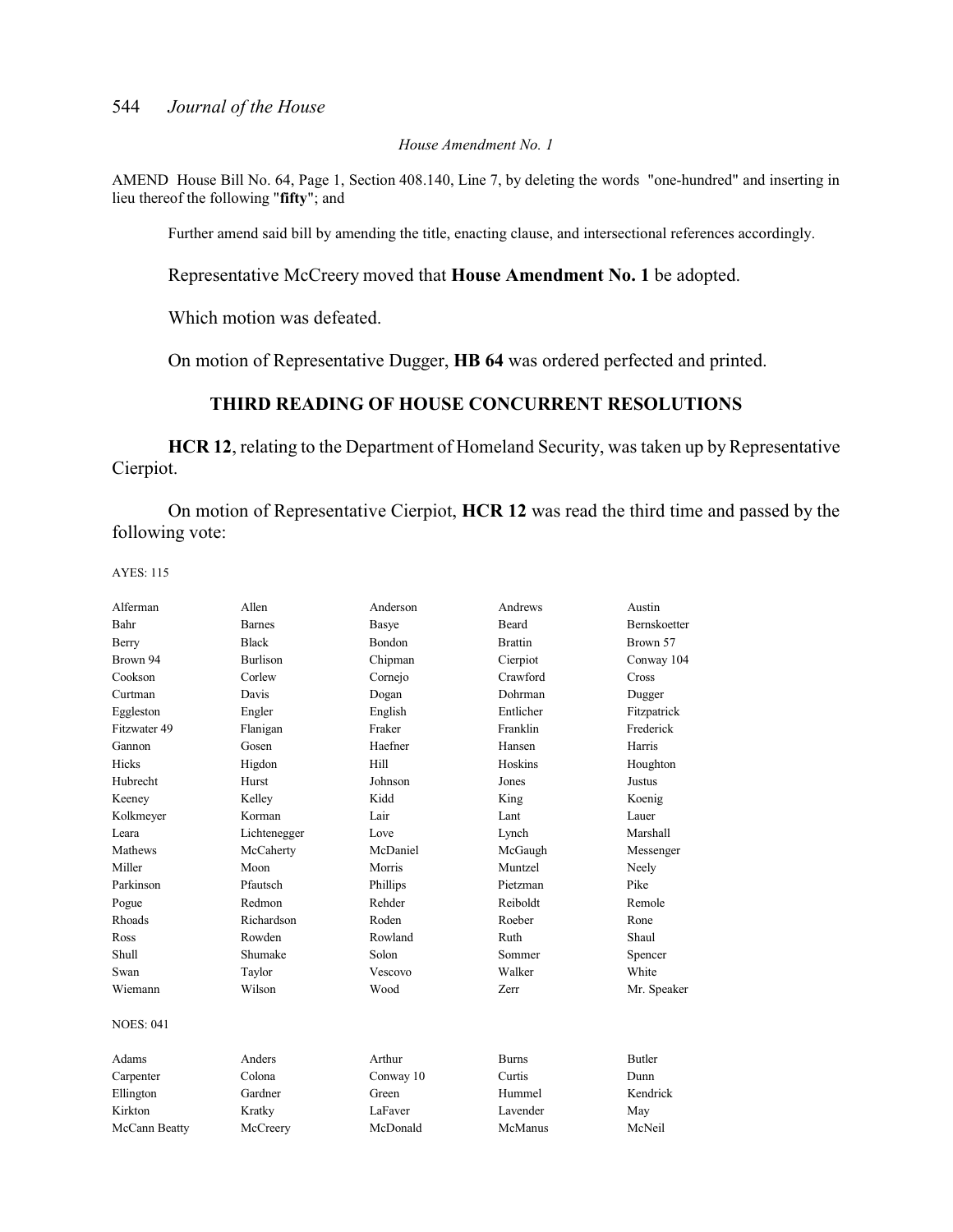# *Twenty-third Day–Tuesday, February 17, 2015* 545

| Meredith                      | Mims    | Mitten | Montecillo | Morgan      |
|-------------------------------|---------|--------|------------|-------------|
| Newman                        | Nichols | Norr   | Otto       | Pace        |
| Peters                        | Pierson | Rizzo  | Runions    | Walton Gray |
| Webber                        |         |        |            |             |
| PRESENT: 000                  |         |        |            |             |
| <b>ABSENT WITH LEAVE: 006</b> |         |        |            |             |
| Fitzwater 144<br>Smith        | Haahr   | Hinson | Hough      | Hubbard     |

### VACANCIES: 001

Representative Keeney declared the bill passed.

HCR 15, relating to the TransCanada Keystone XL pipeline, was taken up by Representative Roden.

# Representative Richardson moved the previous question.

# Which motion was adopted by the following vote:

#### AYES: 108

| Alferman         | Allen           | Anderson      | Andrews        | Austin              |
|------------------|-----------------|---------------|----------------|---------------------|
| Bahr             | <b>Barnes</b>   | Basye         | Beard          | <b>Bernskoetter</b> |
| Berry            | <b>Black</b>    | <b>Bondon</b> | <b>Brattin</b> | Brown 57            |
| Brown 94         | <b>Burlison</b> | Chipman       | Cierpiot       | Conway 104          |
| Cookson          | Corlew          | Cornejo       | Crawford       | Cross               |
| Curtman          | Davis           | Dogan         | Dohrman        | Dugger              |
| Eggleston        | English         | Entlicher     | Fitzwater 49   | Fraker              |
| Franklin         | Frederick       | Gannon        | Gosen          | Haefner             |
| Hansen           | <b>Hicks</b>    | Higdon        | Hill           | Hoskins             |
| Houghton         | Hubrecht        | Hurst         | Johnson        | Justus              |
| Keeney           | Kelley          | King          | Koenig         | Kolkmeyer           |
| Korman           | Lair            | Lant          | Lauer          | Leara               |
| Lichtenegger     | Love            | Lynch         | Marshall       | Mathews             |
| McCaherty        | McDaniel        | McGaugh       | Messenger      | Miller              |
| Moon             | Morris          | Muntzel       | Neely          | Parkinson           |
| Pfautsch         | Phillips        | Pietzman      | Pike           | Pogue               |
| Redmon           | Rehder          | Reiboldt      | Remole         | Rhoads              |
| Richardson       | Roden           | Roeber        | Rone           | Ross                |
| Rowden           | Rowland         | Ruth          | Shaul          | Shull               |
| Shumake          | Solon           | Sommer        | Spencer        | Swan                |
| Taylor           | Vescovo         | Walker        | White          | Wiemann             |
| Wood             | Zerr            | Mr. Speaker   |                |                     |
| <b>NOES: 041</b> |                 |               |                |                     |
| Adams            | Anders          | Arthur        | <b>Burns</b>   | <b>Butler</b>       |
| Carpenter        | Colona          | Conway 10     | Curtis         | Dunn                |
| Ellington        | Gardner         | Green         | Harris         | Hummel              |
| Kendrick         | Kirkton         | Kratky        | LaFaver        | Lavender            |
| May              | McCann Beatty   | McCreery      | McDonald       | McManus             |
| McNeil           | Meredith        | Mims          | Mitten         | Montecillo          |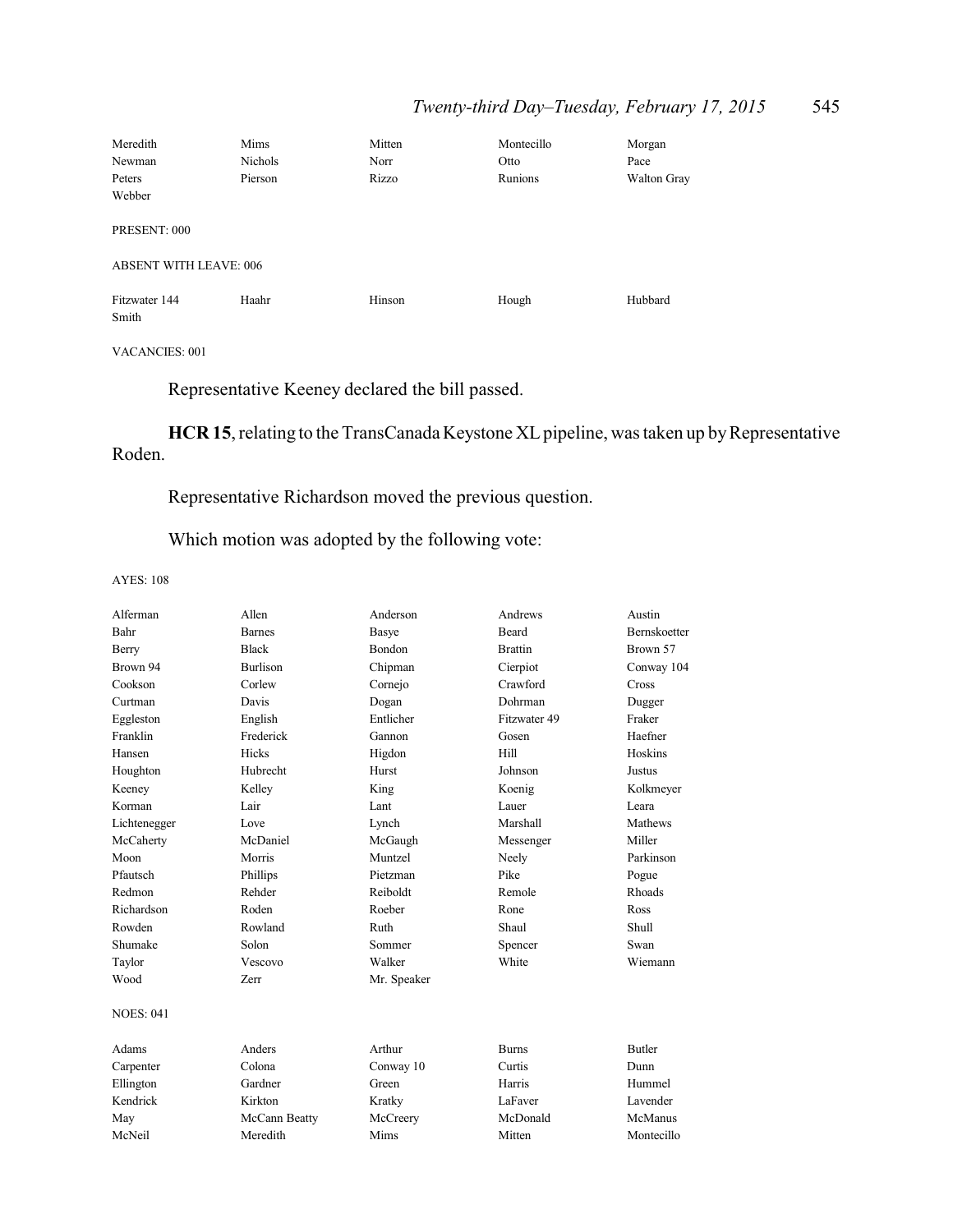| Morgan                        | Newman      | <b>Nichols</b> | Norr     | Pace        |
|-------------------------------|-------------|----------------|----------|-------------|
| Peters                        | Pierson     | Rizzo          | Runions  | Walton Gray |
| Webber                        |             |                |          |             |
| PRESENT: 000                  |             |                |          |             |
| <b>ABSENT WITH LEAVE: 013</b> |             |                |          |             |
| Engler                        | Fitzpatrick | Fitzwater 144  | Flanigan | Haahr       |
| Hinson                        | Hough       | Hubbard        | Jones    | Kidd        |
| Otto                          | Smith       | Wilson         |          |             |

#### VACANCIES: 001

On motion of Representative Roden, **HCR 15** was read the third time and passed by the following vote:

#### AYES: 125

| Alferman         | Allen        | Anders          | Anderson     | Andrews        |
|------------------|--------------|-----------------|--------------|----------------|
| Austin           | Bahr         | <b>Barnes</b>   | <b>Basye</b> | <b>Beard</b>   |
| Bernskoetter     | Berry        | <b>Black</b>    | Bondon       | <b>Brattin</b> |
| Brown 57         | Brown 94     | <b>Burlison</b> | Chipman      | Cierpiot       |
| Colona           | Conway 10    | Conway 104      | Cookson      | Corlew         |
| Cornejo          | Crawford     | Cross           | Curtman      | Davis          |
| Dogan            | Dohrman      | Dugger          | Eggleston    | Engler         |
| English          | Entlicher    | Fitzpatrick     | Fitzwater 49 | Fraker         |
| Franklin         | Frederick    | Gannon          | Gosen        | Haahr          |
| Haefner          | Hansen       | Harris          | Hicks        | Higdon         |
| Hill             | Hinson       | Hoskins         | Hough        | Houghton       |
| Hubrecht         | Hummel       | Hurst           | Johnson      | <b>Justus</b>  |
| Keeney           | Kelley       | King            | Koenig       | Kolkmeyer      |
| Korman           | Kratky       | Lair            | Lant         | Lauer          |
| Leara            | Lichtenegger | Love            | Lynch        | Marshall       |
| Mathews          | McCaherty    | McCann Beatty   | McDaniel     | McGaugh        |
| McManus          | Messenger    | Miller          | Moon         | Morris         |
| Muntzel          | Neely        | <b>Nichols</b>  | Parkinson    | Pfautsch       |
| Phillips         | Pietzman     | Pike            | Pogue        | Redmon         |
| Rehder           | Reiboldt     | Remole          | Rhoads       | Richardson     |
| Rizzo            | Roden        | Roeber          | Rone         | Ross           |
| Rowden           | Rowland      | Runions         | Ruth         | Shaul          |
| Shull            | Shumake      | Solon           | Sommer       | Spencer        |
| Swan             | Taylor       | Vescovo         | Walker       | Webber         |
| White            | Wiemann      | Wood            | <b>Zerr</b>  | Mr. Speaker    |
| <b>NOES: 025</b> |              |                 |              |                |
| Adams            | <b>Burns</b> | <b>Butler</b>   | Curtis       | Dunn           |
| Ellington        | Gardner      | Green           | Kirkton      | Lavender       |
| May              | McCreery     | McDonald        | McNeil       | Meredith       |
| Mims             | Mitten       | Montecillo      | Morgan       | Newman         |
| Norr             | Pace         | Peters          | Pierson      | Walton Gray    |
|                  |              |                 |              |                |

PRESENT: 000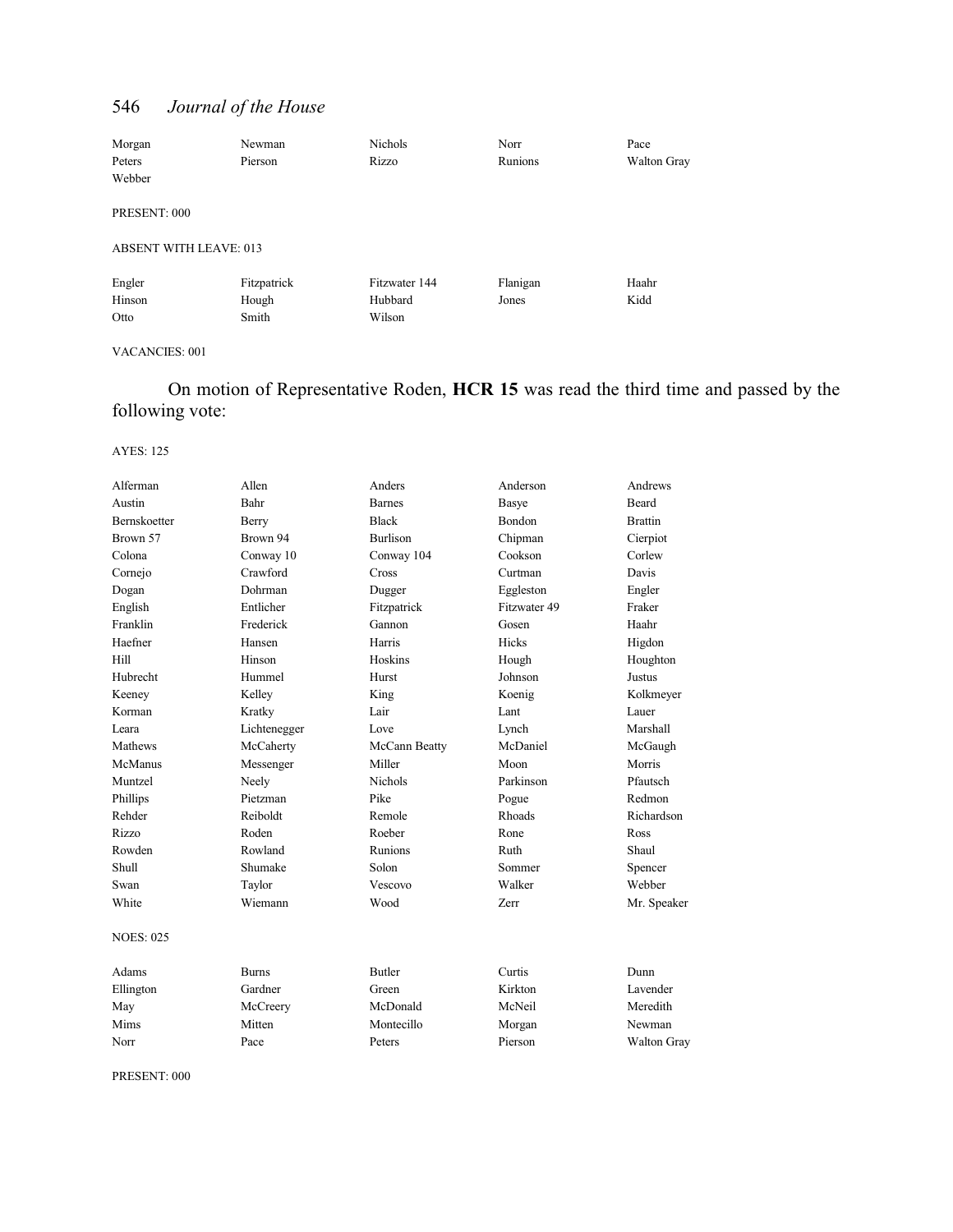ABSENT WITH LEAVE: 012

| Arthur | Carpenter | Fitzwater 144 | Flanigan | Hubbard |
|--------|-----------|---------------|----------|---------|
| Jones  | Kendrick  | Kidd          | LaFaver  | Otto    |
| Smith  | Wilson    |               |          |         |

VACANCIES: 001

Representative Keeney declared the bill passed.

#### **COMMITTEE REPORTS**

#### **Committee on Appropriations - General Administration**, Chairman Ross reporting:

Mr. Speaker: Your Committee on Appropriations - General Administration, to which was referred **HB 1**, begs leave to report it has examined the same and recommends that it **Do Pass with House Committee Amendment No. 1**, **House Committee Amendment No. 2**, **House Committee Amendment No. 3**, **House Committee Amendment No. 4**, and **House Committee Amendment No. 6, and pursuant to Rule 27(3)(a) be referred to the Select Committee on** Budget.

#### *House Committee Amendment No. 1*

AMEND House Bill No. 1, Page 2, Section 1.040, Line 4, by deleting "23,000,000" and inserting "19,737,505"; and

Further amend said bill by adjusting section and bill totals accordingly.

Pursuant to House Rule 49(f), this amendment relates to an accompanying amendment by the maker of which amends House Bill 5, Section 5.040, 5.165, 5.280, 5.505 and 5.510.

#### *House Committee Amendment No. 2*

AMEND House Bill No. 1, Page 2, Section 1.040, Line 4, by deleting "23,000,000" and inserting "12,947,665"; and

Further amend said bill by adjusting section and bill totals accordingly.

Pursuant to House Rule 49(f), this amendment relates to an accompanying amendment by the maker which amends House Bill 12, Section 12.070, 12.100, 12.310, 12.320, 12.325, 12.500 and 12.505.

*House Committee Amendment No. 3*

AMEND House Bill No. 1, Page 2, Section 1.040, Line 4, by deleting "23,000,000" and inserting "22,201,935; and

Further amend said bill by adjusting section and bill totals accordingly.

Pursuant to House Rule 49(f), this amendment relates to an accompanying amendment by the maker which amends House Bill 13, Section 13.005.

#### *House Committee Amendment No. 4*

AMEND House Bill No. 1, Page 1, Section 1.010, Line 4, by deleting "24,878,900" and inserting "30,025,900"; and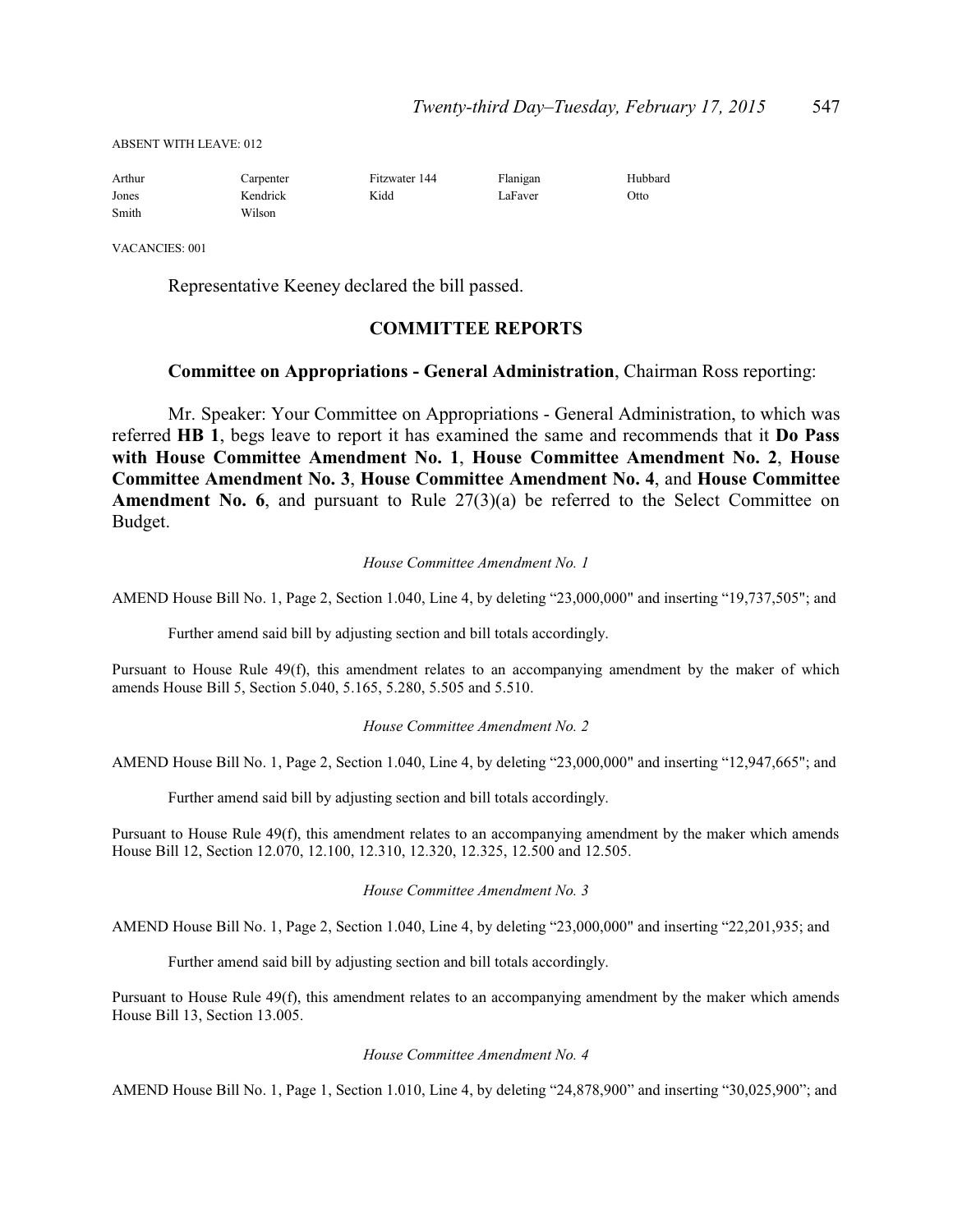Further amend said bill, Page 2, Section 1.015, Line 4, by deleting "24,215,650" and inserting "24,878,900"; and

Further amend said bill by adjusting section and bill totals accordingly.

#### *House Committee Amendment No. 6*

AMEND House Bill No. 1, Page 2, Section 1.040, Line 4, by deleting "23,000,000" and inserting "22,900,000"; and

Further amend said bill by adjusting section and bill totals accordingly.

Pursuant to House Rule 49(f), this amendment relates to an accompanying amendment by the maker which amends House Bill 5, Section 5.280.

Mr. Speaker: Your Committee on Appropriations - General Administration, to which was referred **HB 5**, begs leave to report it has examined the same and recommends that it **Do Pass with House Committee Amendment No. 1**, **House Committee Amendment No. 2**, **House Committee Amendment No. 3**, and **House Committee Amendment No. 5**, and pursuant to Rule 27(3)(a) be referred to the Select Committee on Budget.

#### *House Committee Amendment No. 1*

AMEND House Bill No. 5, Page 6, Section 5.040, Line 11, by inserting immediately thereafter the following:

"For the purpose of funding a salary commission study From General Revenue. . . . . . . . . . . . . . . . . . . . . . . . . . . . . . . . . . . . . . . . . . . . . . . . . . . \$300,000"; and

Further amend said bill, Page 12, Section 5.165, Line 3, by deleting "1,033,561" and inserting "2,533,561"; and

Further amend said bill, Page 16, Section 5.280, Line 5, by inserting immediately thereafter the following:

"Section 5.285. To the Office of Administration

For funding statewide membership dues

From General Revenue Fund. . . . . . . . . . . . . . . . . . . . . . . . . . . . . . . . . . . . . . . . . . . . . . . \$244,400"; and

Further amend said bill, Page 19, Section 5.505, Line 7, by deleting "237,092,661E" and inserting "238,310,756E"; and

Further amend said bill, said page, said section, Line 8, by deleting "97,522,963E" and inserting "98,020,843E"; and

Further amend said bill, said page, said section, Line 9, by deleting "55,633,722E" and inserting "55,917,747E"; and

Further amend said bill, said page, Section 5.510, Line 7, by deleting "392,482,266E" and inserting "394,482,266E"; and

Further amend said bill by adjusting section and bill totals accordingly.

*House Committee Amendment No. 2*

AMEND House Bill No. 5, Page 1, Section 5.005, Line 3, by deleting "632,305" and inserting "600,690"; and

Further amend said bill, said section, Line 5, by deleting "79,263" and inserting "75,300"; and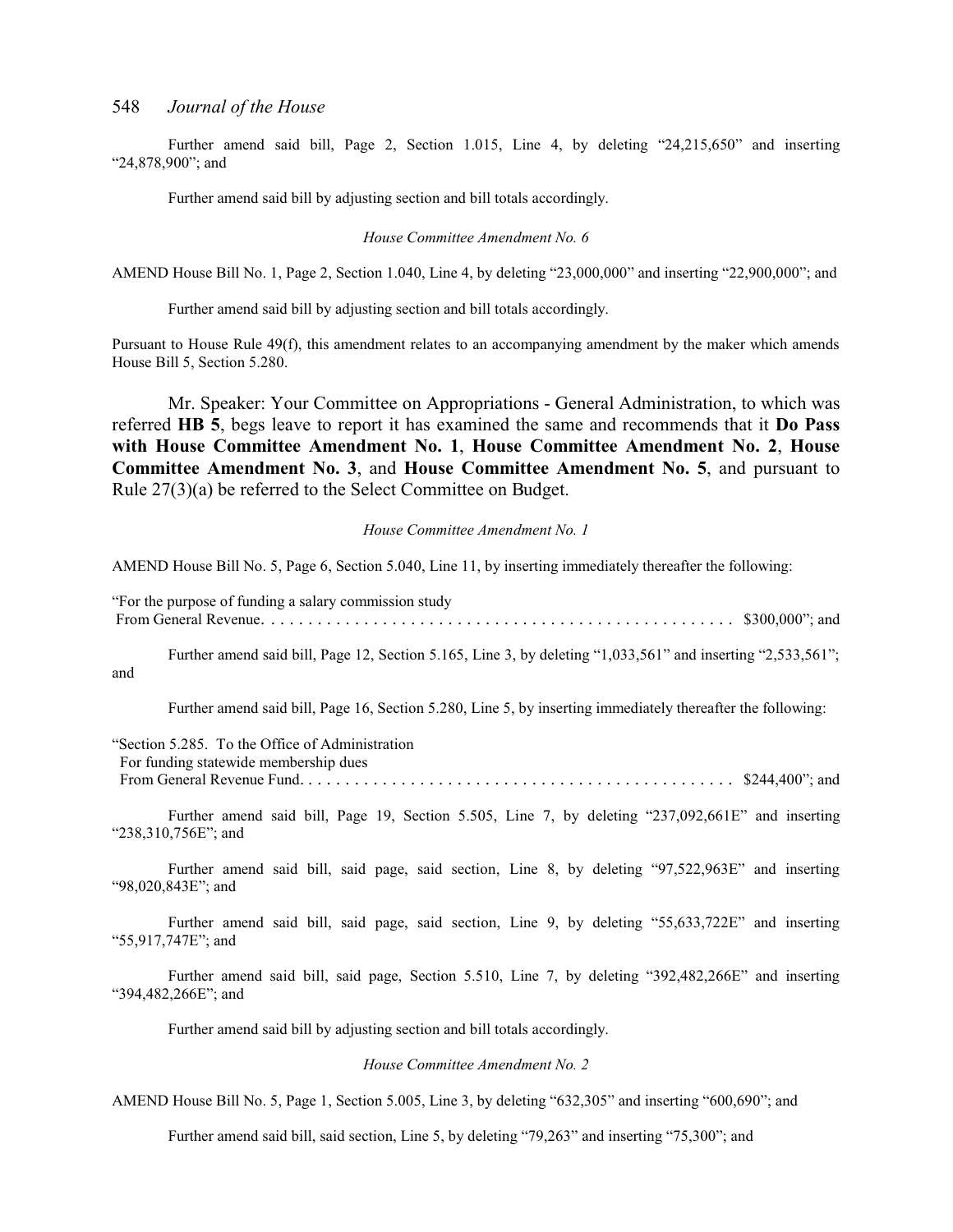Further amend said bill, Page 2, Section 5.010, Line 3, by deleting "2,098,274" and inserting "1,993,360"; and

Further amend said bill, said page, said section, Line 4, by deleting "116,895" and inserting "111,050"; and

Further amend said bill, said page, Section 5.015, Line 3, by deleting "1,603,299" and inserting "1,523,134"; and

Further amend said bill, said page, said section, Line 4, by deleting "71,921" and inserting "68,325"; and

Further amend said bill, said page, Section 5.025, Line 15, by deleting "22,849,161" and inserting "20,564,245"; and

Further amend said bill, said page, said section, Line 16, by deleting "27,139,973" and inserting "24,425,976"; and

Further amend said bill, Page 6, said section, Line 138, by deleting "1,035.10 F.T.E." and inserting "985 F.T.E"; and

Further amend said bill, said page, Section 5.040, Line 3, by deleting "2,757,890" and inserting "2,619,995"; and

Further amend said bill, said page, said section, Line 4, by deleting "81,646" and inserting "77,564"; and

Further amend said bill, Page 7, Section 5.045, Line 3, by deleting "1,685,547" and inserting "1,601,270"; and

Further amend said bill, said page, said section, Line 4, by deleting "72,851" and inserting "69,208"; and

Further amend said bill, Page 9, Section 5.100, Line 3, by deleting "867,489" and inserting "824,115"; and

Further amend said bill, said page, said section, Line 4, by deleting "75,353" and inserting "71,585"; and

Further amend said bill by adjusting section and bill totals accordingly.

Pursuant to House Rule 49(f) this amendment relates to an accompanying amendment by the maker which amends HB 1, Section 1.010.

*House Committee Amendment No. 3*

AMEND House Bill No. 5, Page 6, Section 5.025, Line 137, by deleting "4,500,000" and inserting "5,329,906"; and

Further amend said bill, Page 12, Section 5.170, Line 7, by deleting "46,838,188" and inserting "49,513,188"; and

Further amend said bill by adjusting section and bill totals accordingly.

#### *House Committee Amendment No. 5*

AMEND House Bill No. 5, Page 16, Section 5.280, Line 5, by inserting immediately thereafter the following:

| "Section 5.290. To the Office of Administration"                  |  |
|-------------------------------------------------------------------|--|
| For the Commissioner's Office                                     |  |
| For distribution of state grants to regional planning commissions |  |
| and local governments as provided by Chapter 251, RSMo            |  |
|                                                                   |  |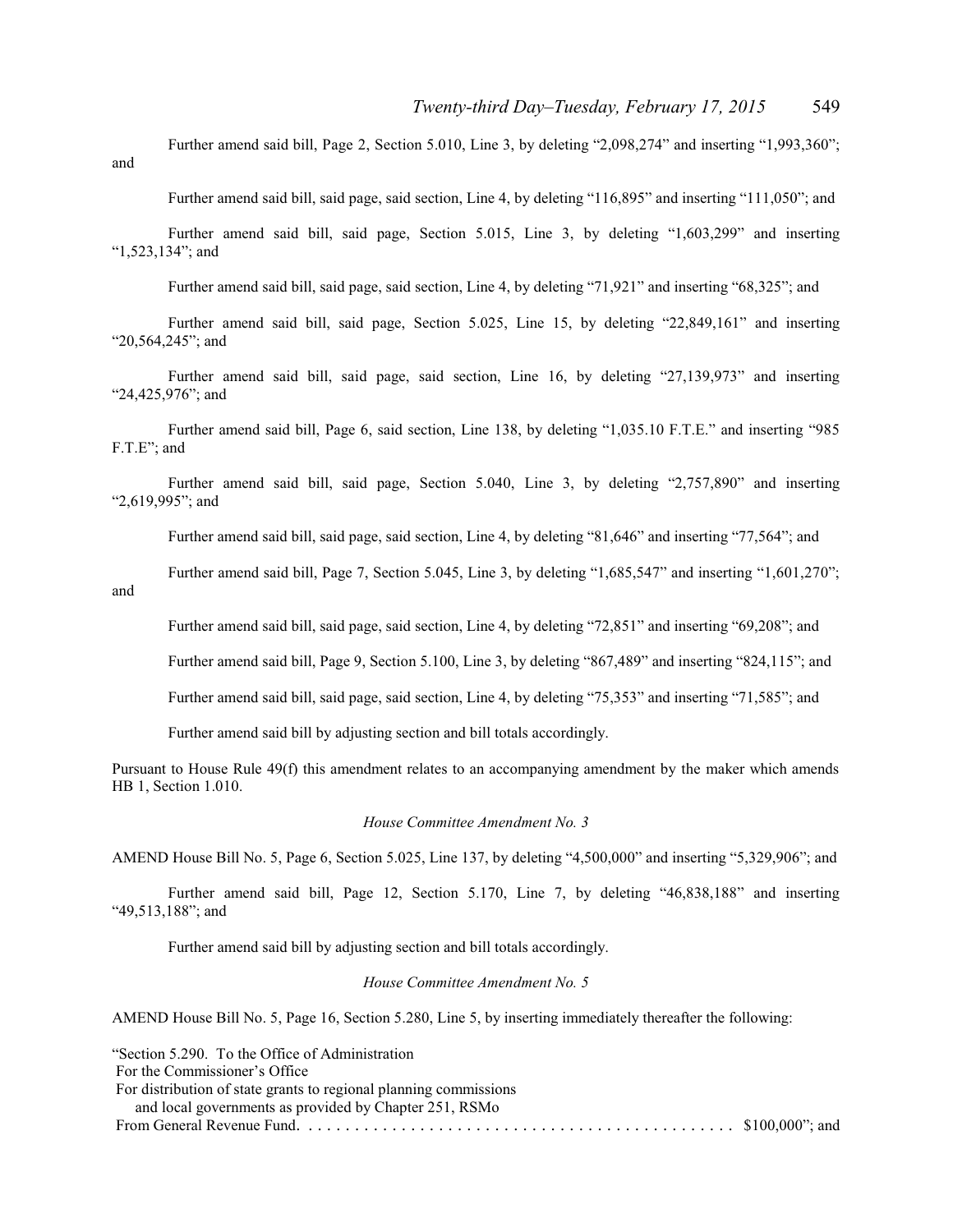Further amend said bill by adjusting section and bill totals accordingly.

Mr. Speaker: Your Committee on Appropriations - General Administration, to which was referred **HB 12**, begs leave to report it has examined the same and recommends that it **Do Pass with House Committee Amendment No. 1**, **House Committee Amendment No. 2**, and **House Committee Amendment No. 3**, and pursuant to Rule 27(3)(a) be referred to the Select Committee on Budget.

#### *House Committee Amendment No. 1*

AMEND House Bill No. 12, Page 3, Section 12.070, Line 4, by deleting "4,284,000" and inserting "7,776,574"; and

Further amend said bill, Page 4, Section 12.100, Line 3, by deleting "723,776" and inserting "2,113,889"; and

Further amend said bill, said page, said section, said line, by inserting immediately thereafter the following:

| "Section 12.105. To the Secretary of State"            |  |
|--------------------------------------------------------|--|
| For the Remote Electronic Access for Libraries Program |  |
|                                                        |  |

Further amend said bill, Page 9, Section 12.310, Line 4, by deleting "1,369,040" and inserting "1,372,957"; and

Further amend said bill, Page 10, Section 12.320, Line 17, by deleting "144,690,645" and inserting "145,245,735"; and

Further amend said bill, said page, Section 12.325, Line 3, by deleting "6,735,387" and inserting "6,736,778"; and

Further amend said bill, Page 12, Section 12.500, Line 5, by deleting "9,045,869" and inserting "9,795,869"; and

Further amend said bill, said page, Section 12.505, Line 6, by deleting "10,987,534" and inserting "11,737,534"; and

Further amend said bill by adjusting section and bill totals accordingly.

*House Committee Amendment No. 2*

AMEND House Bill No. 12, Page 12, Section 12.510, Line 6, by deleting "1,454,608" and inserting "1,443,464"; and

Further amend said bill by adjusting section and bill totals accordingly.

Pursuant to House Rule 49(f), this amendment relates to an accompanying amendment by the maker which amends House Bill 12, Section 12.520.

#### *House Committee Amendment No. 3*

AMEND House Bill No. 12, Page 13, Section 12.520, Line 2, by deleting "125,269" and inserting "136,413"; and

Further amend said bill by adjusting section and bill totals accordingly.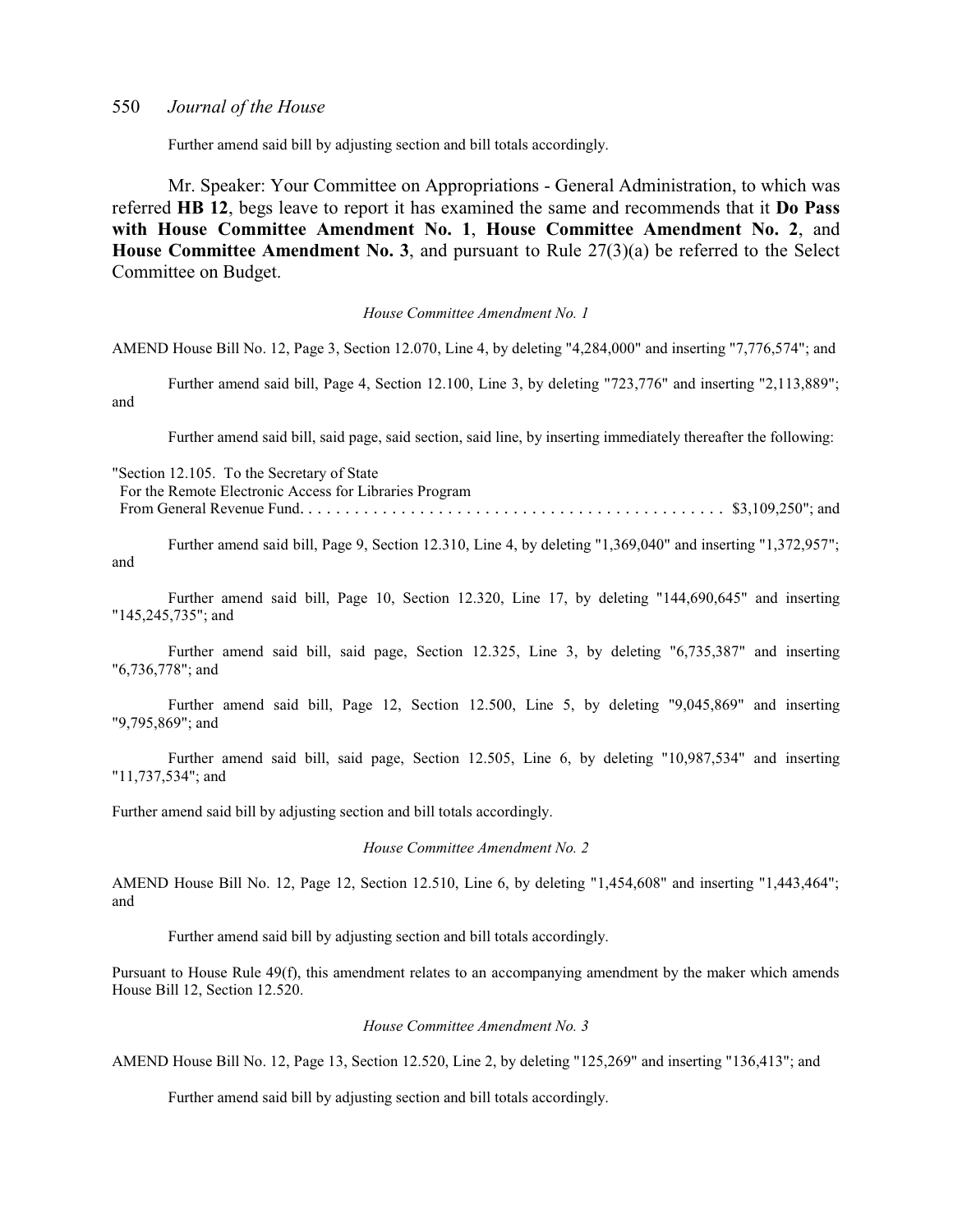Mr. Speaker: Your Committee on Appropriations - General Administration, to which was referred **HB 13**, begs leave to report it has examined the same and recommends that it **Do Pass with House Committee Amendment No. 1** and **House Committee Amendment No. 2**, and pursuant to Rule 27(3)(a) be referred to the Select Committee on Budget.

*House Committee Amendment No. 1*

AMEND House Bill No. 13, Page 2, Section 13.005, Line 11, by deleting "390,780" and inserting "420,839"; and

Further amend said bill, Page 4, said section, Line 84, by deleting "1,635,848" and inserting "2,403,854"; and

Further amend said bill by adjusting section and bill totals accordingly.

*House Committee Amendment No. 2*

AMEND House Bill No. 13, Page 2, Section 13.005, Line 11, by deleting "390,780" and inserting "371,241"; and

Further amend said bill, said page, said section, Line 17, by deleting "632,129" and inserting "600,523"; and

Further amend said bill, said page, said section, Line 24, by deleting "636,716" and inserting "604,880";

Further amend said bill, said page, said section, Line 29, by deleting "98,929" and inserting "93,983"; and

Further amend said bill, said page, said section, Line 32, by deleting "149,514" and inserting "142,038";

and

and

Further amend said bill, said page, said section, Line 39, by deleting "401,275" and inserting "381,211";

and

Further amend said bill, Page 3, said section, Line 44, by deleting "32,032" and inserting "30,430"; and Further amend said bill, said page, said section, Line 60, by deleting "8,352" and inserting "7,934"; and Further amend said bill, said page, said section, Line 65, by deleting "84,245" and inserting "80,033"; and Further amend said bill, said page, said section, Line 71, by deleting "54,244" and inserting "51,532"; and Further amend said bill, Page 4, said section , Line 80, by deleting "6,103,167" and inserting "5,798,009"; and Further amend said bill, said page, said section, Line 84, by deleting "1,635,848" and inserting "1,554,056"; and Further amend said bill, said page, said section, Line 87, by deleting "1,611,333" and inserting "1,530,766";

and

and

Further amend said bill, said page, said section, Line 91, by deleting "9,411,079" and inserting "8,940,525";

Further amend said bill, said page, said section, Line 96, by deleting "9,928" and inserting "9,432"; and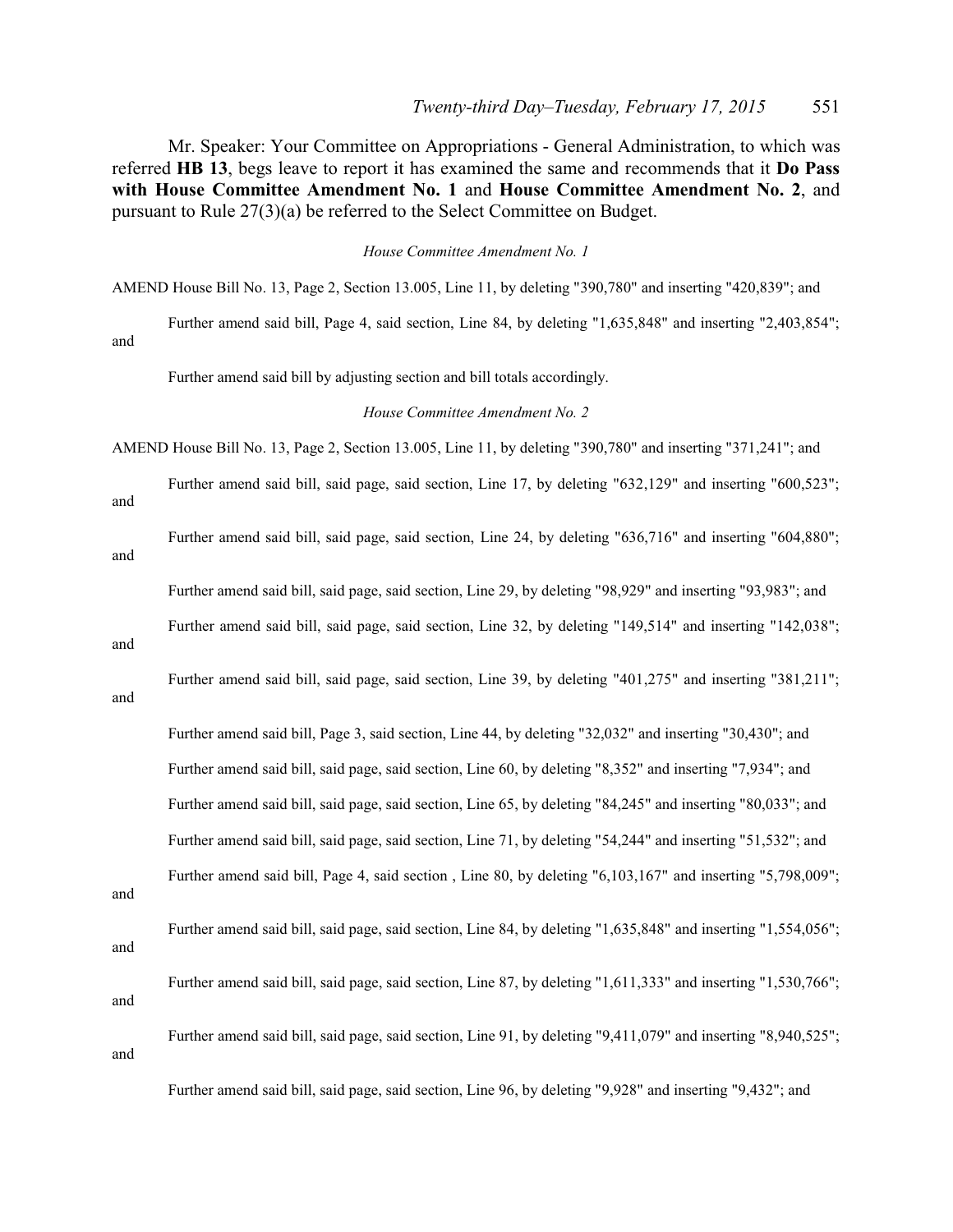Further amend said bill, said page, said section, Line 99, by deleting "692,337" and inserting "657,720"; and Further amend said bill, said page, said section, Line 103, by deleting "8,588" and inserting "8,159"; and Further amend said bill, Page 5, said section, Line 106, by deleting "333,036" and inserting "316,384"; and Further amend said bill, said page, said section, Line 114, by deleting "2,221,479" and inserting "2,110,405"; and Further amend said bill, said page, Section 13.010, Line 11, by deleting "323,541" and inserting "307,364"; and Further amend said bill, said page, said section, Line 15, by deleting "111,852" and inserting "106,259"; and Further amend said bill, said page, said section, Line 18, by deleting "1,536,767" and inserting "1,459,929"; and Further amend said bill, Page 6, said section, Line 22, by deleting "2,309,421" and inserting "2,193,950"; and Further amend said bill, said page, said section, Line 27, by deleting "86,351" and inserting "82,033"; and Further amend said bill, said page, said section, Line 42, by deleting "318,749" and inserting "302,812"; and Further amend said bill, said page, said section, Line 47, by deleting "200,299" and inserting "190,284"; and Further amend said bill, Page 7, said section, Line 63, by deleting "62,948" and inserting "59,801"; and Further amend said bill, said page, said section, Line 68, by deleting "250,265" and inserting "237,752"; and Further amend said bill, said page, said section, Line 81, by deleting "884,975" and inserting "840,726"; and Further amend said bill, said page, said section, Line 84, by deleting "742,764" and inserting "705,626"; and Further amend said bill, Page 8, said section, Line 91, by deleting "748,842" and inserting "711,400"; and Further amend said bill, said page, said section, Line 95, by deleting "5,409,973" and inserting" 5,139,474"; and Further amend said bill, said page, said section, Line 103, by deleting "377,680" and inserting "358,796"; and Further amend said bill, said page, said section, Line 106, by deleting "31,540" and inserting "29,963"; and Further amend said bill, said page, said section, Line 109, by deleting "1,684,148" and inserting "1,599,941"; and

Further amend said bill, said page, said section, Line 112, by deleting "954,852" and inserting "907,109"; and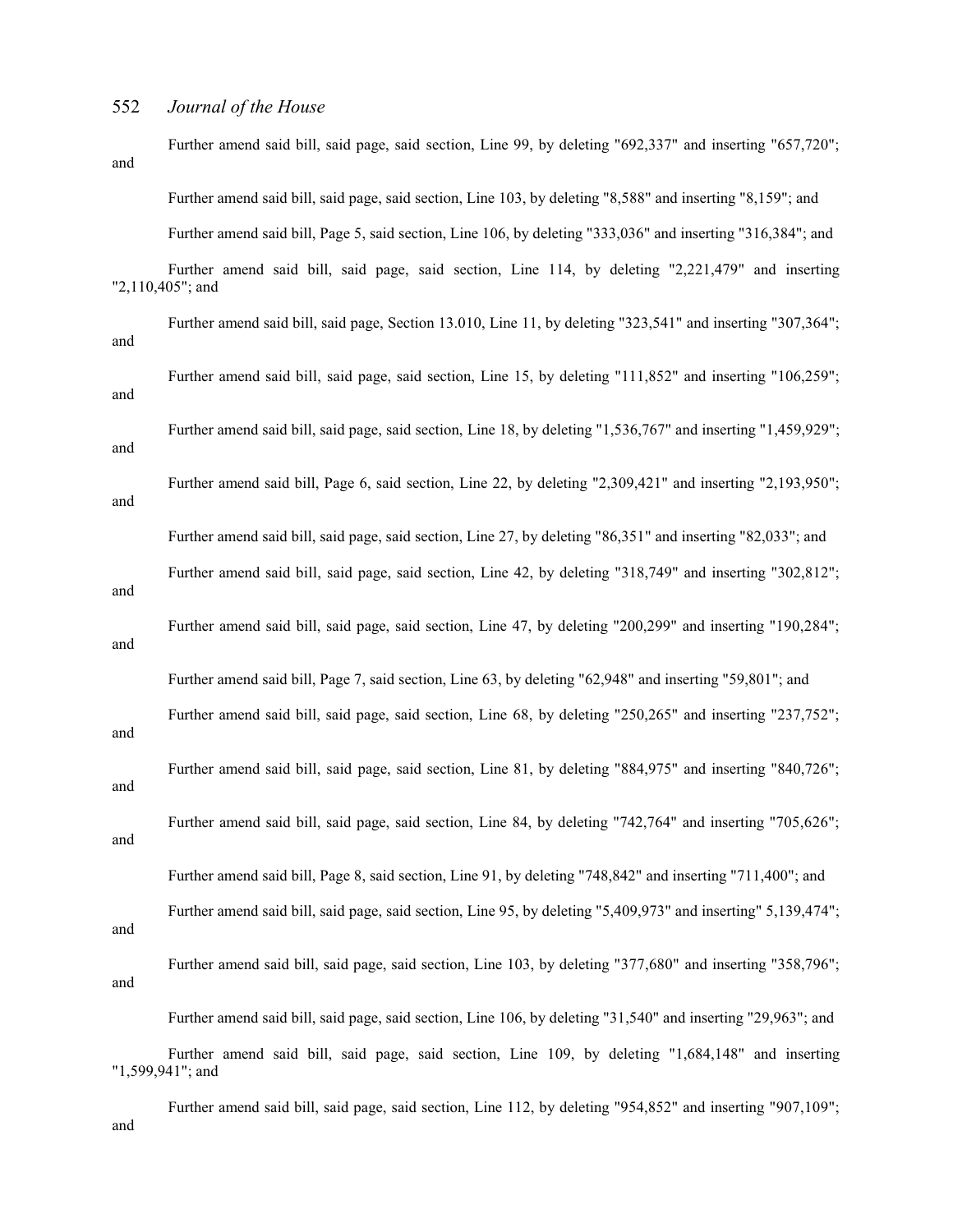Further amend said bill, Page 9, said section, Line 118, by deleting "179,260" and inserting "170,297"; and

Further amend said bill, said page, said section, Line 121, by deleting "403,951" and inserting "383,753";

and

Further amend said bill, said page, said section, Line 136, by deleting "207,226" and inserting "196,865"; and

Further amend said bill, said page, Section 13.015, Line 11, by deleting "3,994,297" and inserting "3,794,582"; and

Further amend said bill, Page 10, said section, Line 25, by deleting "224,672" and inserting "213,438"; and

Further amend said bill, said page, said section, Line 31, by deleting "21,572,379" and inserting "20,493,760"; and

Further amend said bill, said page, said section, Line 37, by deleting "2,966,366" and inserting "2,818,018"; and

Further amend said bill by adjusting section and bill totals accordingly.

Pursuant to House Rule 49(f), this amendment relates to an accompanying amendment by the maker which amends House Bill 5, Sections 5.025 and 5.170.

#### **Committee on Children and Families**, Chairman Franklin reporting:

Mr. Speaker: Your Committee on Children and Families, to which was referred **HB 466**, begs leave to report it has examined the same and recommends that it **Do Pass**, and pursuant to Rule 27(12) be referred to the Select Committee on Social Services.

Mr. Speaker: Your Committee on Children and Families, to which was referred **HB 556**, begs leave to report it has examined the same and recommends that it **Do Pass with House Committee Amendment No. 1**, and pursuant to Rule 27(12) be referred to the Select Committee on Social Services.

#### *House Committee Amendment No. 1*

AMEND House Bill No. 556, Page 1, Section 211.031, Line 3, by deleting all of said line and inserting in lieu thereof the following:

"exclusive original jurisdiction in proceedings:"; and

Further amend said bill, Page 4, Section 211.036, Lines 19-20, by deleting all of said lines and inserting in lieu thereof the following:

#### "**or who has been found guilty of a felony criminal offense.**"; and

Further amend said bill by amending the title, enacting clause, and intersectional references accordingly.

**Committee on Economic Development and Business Attraction and Retention**, Chairman Rowden reporting: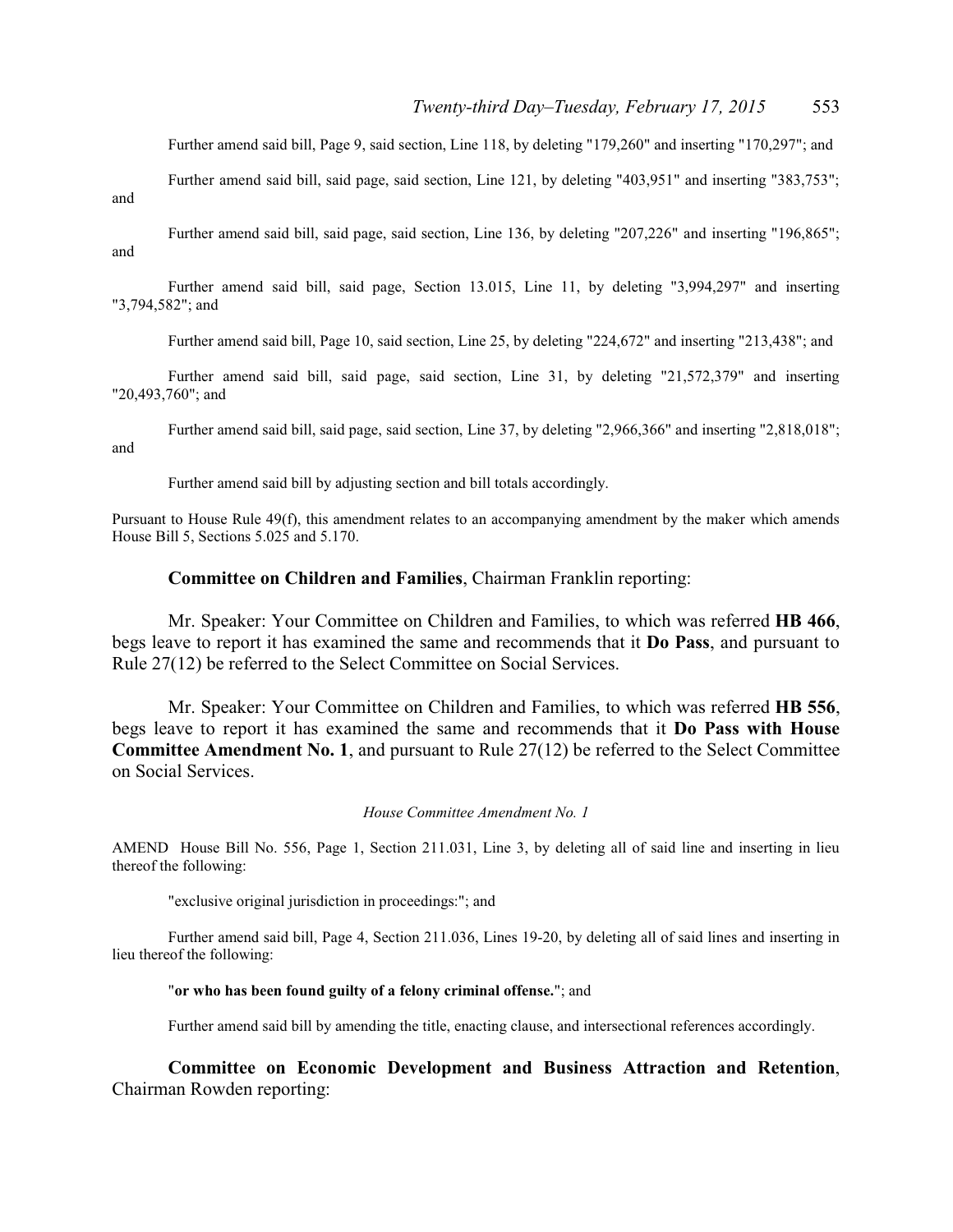Mr. Speaker: Your Committee on Economic Development and Business Attraction and Retention, to which was referred **HB 468**, begs leave to report it has examined the same and recommends that it **Do Pass**, and pursuant to Rule 27(4) be referred to the Select Committee on Commerce.

Mr. Speaker: Your Committee on Economic Development and Business Attraction and Retention, to which was referred **HB 506**, begs leave to report it has examined the same and recommends that it **Do Pass**, and pursuant to Rule 27(4) be referred to the Select Committee on Commerce.

Mr. Speaker: Your Committee on Economic Development and Business Attraction and Retention, to which was referred **HB 540**, begs leave to report it has examined the same and recommends that it **Do Pass with House Committee Amendment No. 1**, and pursuant to Rule 27(4) be referred to the Select Committee on Commerce.

*House Committee Amendment No. 1*

AMEND House Bill No. 540, Pages 2-3, Section 620.1915, Lines 1-26, by deleting all of said lines; and

Further amend said bill by amending the title, enacting clause, and intersectional references accordingly.

#### **Committee on Professional Registration and Licensing**, Chairman Burlison reporting:

Mr. Speaker: Your Committee on Professional Registration and Licensing, to which was referred **HB 422**, begs leave to report it has examined the same and recommends that it **Do Pass with House Committee Amendment No. 1**, and pursuant to Rule 27(7) be referred to the Select Committee on General Laws.

#### *House Committee Amendment No. 1*

AMEND House Bill No. 422, Page 1, Section 324.023, Lines 1 through 12, by deleting all of said lines and inserting in lieu thereof the following:

"**324.023. 1. Notwithstanding any law to the contrary, any board or commission created under chapters 214, 317, 324, 326, 327, 328, 329, 330, 331, 332, 333, 334, 335, 336, 337, 338, 339, 340, 345 and 346 may, at its discretion, issue oral or written opinions addressing topics relating to the qualifications, functions or duties of any profession licensed by the specific board or commission issuing such guidance. Any such opinion is for educational purposes only and is in no way binding on the licensees of the respective board or commission and cannot be used as the basis for any discipline against any licensee.**

**2. The recipient of an opinion given pursuant to this section shall be informed that the opinion is for educational purposes only and is in no way binding on the licensees of the board or commission and cannot be used as the basis for any discipline against any licensee licensed pursuant to chapters 214, 317, 324, 326, 327, 328, 329, 330, 331, 332, 333, 334, 335, 336, 337, 338, 339, 340, 345 and 346. No board or commission may address topics relating to qualifications, functions or duties of any profession licensed by a different board or commission.**"; and

Further amend said bill by amending the title, enacting clause, and intersectional references accordingly.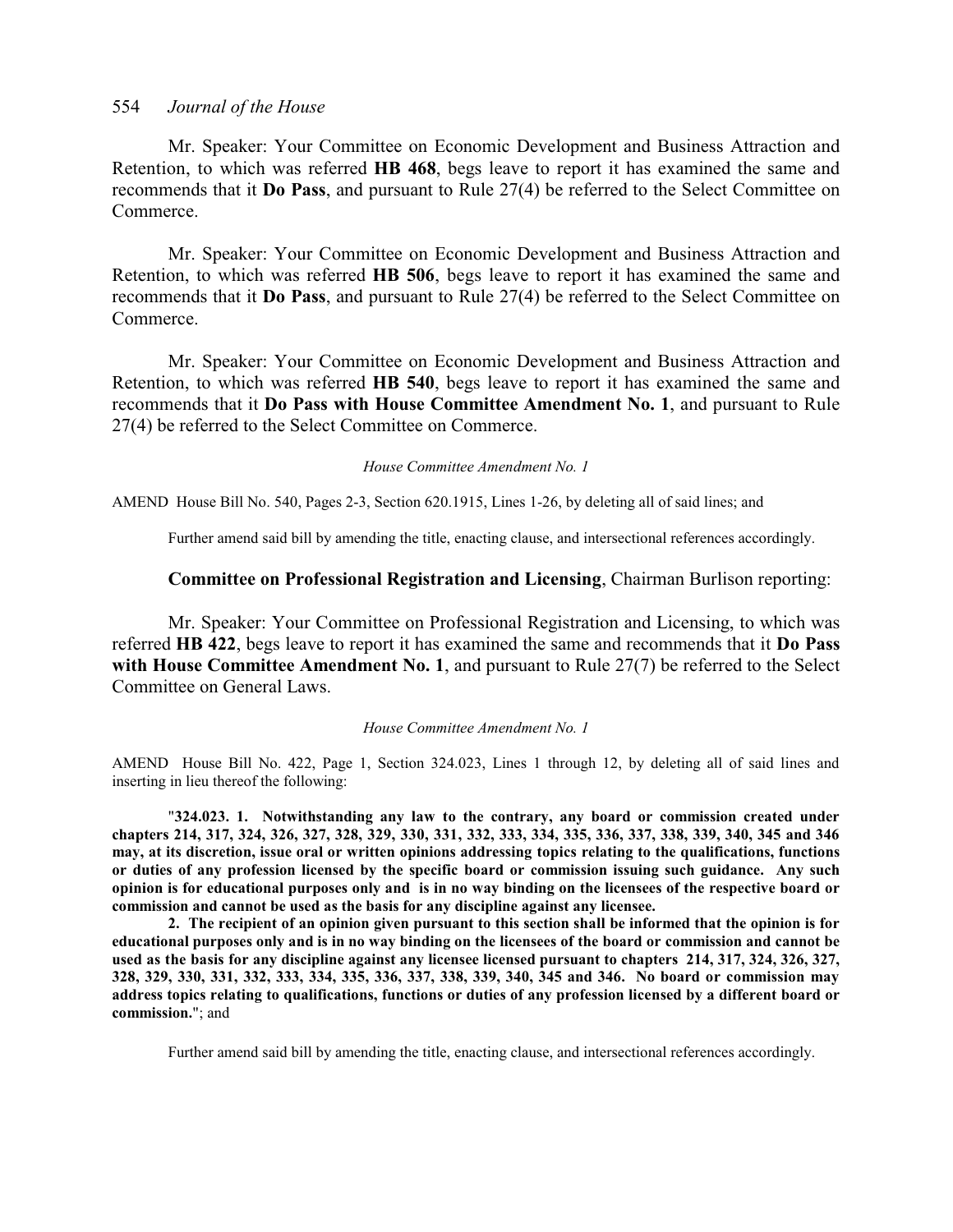#### **Committee on Trade and Tourism**, Chairman Phillips reporting:

Mr. Speaker: Your Committee on Trade and Tourism, to which was referred **HCR 18**, begs leave to report it has examined the same and recommends that it **Do Pass**, and pursuant to Rule 27(4) be referred to the Select Committee on Commerce.

Mr. Speaker: Your Committee on Trade and Tourism, to which was referred **HB 88**, begs leave to report it has examined the same and recommends that it **Do Pass by Consent**, and pursuant to Rule 27(11)(d) be referred to the Select Committee on Rules.

Mr. Speaker: Your Committee on Trade and Tourism, to which was referred **HB 149**, begs leave to report it has examined the same and recommends that it **Do Pass by Consent**, and pursuant to Rule 27(11)(d) be referred to the Select Committee on Rules.

Mr. Speaker: Your Committee on Trade and Tourism, to which was referred **HB 361**, begs leave to report it has examined the same and recommends that it **Do Pass by Consent**, and pursuant to Rule 27(11)(d) be referred to the Select Committee on Rules.

Mr. Speaker: Your Committee on Trade and Tourism, to which was referred **HB 400**, begs leave to report it has examined the same and recommends that it **Do Pass by Consent**, and pursuant to Rule 27(11)(d) be referred to the Select Committee on Rules.

Mr. Speaker: Your Committee on Trade and Tourism, to which was referred **HB 402**, begs leave to report it has examined the same and recommends that it **Do Pass by Consent**, and pursuant to Rule 27(11)(d) be referred to the Select Committee on Rules.

Mr. Speaker: Your Committee on Trade and Tourism, to which was referred **HB 404**, begs leave to report it has examined the same and recommends that it **Do Pass by Consent**, and pursuant to Rule 27(11)(d) be referred to the Select Committee on Rules.

**Committee on Transportation**, Chairman Kolkmeyer reporting:

Mr. Speaker: Your Committee on Transportation, to which was referred **HB 110**, begs leave to report it has examined the same and recommends that it **Do Pass with House Committee Amendment No. 1**, and pursuant to Rule 27(13) be referred to the Select Committee on State and Local Governments.

#### *House Committee Amendment No. 1*

AMEND House Bill No. 110, Page 1, Section 135.1660, Line 1, by inserting "**1.**" before the word "**As**"; and

Further amend said bill, section, and page, Line 18, by inserting the following after all of said line:

"**2. No tax credit granted under sections 135.1662 to 135.1666 shall be transferred, sold, or assigned.**

**3. Prior to March 1, 2017, and every two years thereafter, the department, with information provided by the port authorities, will provide a report on the tax credits issued under sections 135.1662 to 135.1666 to the general assembly including the names of participating companies, location of such companies, the annual amount of benefits provided, the estimated net state fiscal impact (direct and indirect new state**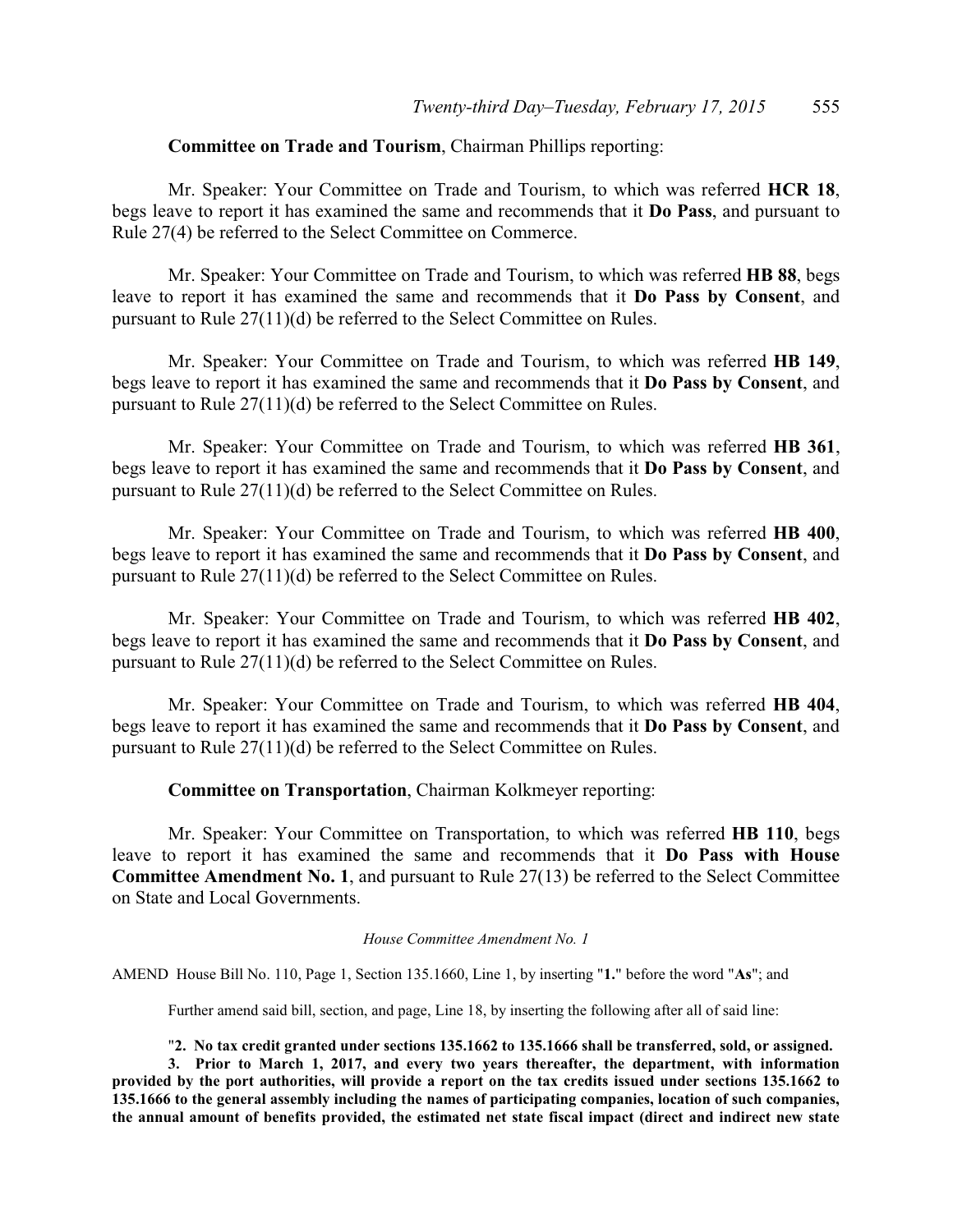#### **taxes derived from the project), the number of new jobs created, the average wages of each project, and the types of qualified companies using the program.**"; and

Further amend said bill by amending the title, enacting clause, and intersectional references accordingly.

#### **Select Committee on Agriculture**, Chairman Reiboldt reporting:

Mr. Speaker: Your Select Committee on Agriculture, to which was referred **HB 141**, begs leave to report it has examined the same and recommends that it **Do Pass with House Committee Substitute**.

Mr. Speaker: Your Select Committee on Agriculture, to which was referred **HB 233**, begs leave to report it has examined the same and recommends that it **Do Pass**.

Mr. Speaker: Your Select Committee on Agriculture, to which was referred **HB 388**, begs leave to report it has examined the same and recommends that it **Do Pass with House Committee Substitute**.

**Select Committee on Budget**, Chairman Flanigan reporting:

Mr. Speaker: Your Select Committee on Budget, to which was referred **HB 16**, begs leave to report it has examined the same and recommends that it **Do Pass with House Committee Substitute**.

#### **Select Committee on Insurance**, Chairman Gosen reporting:

Mr. Speaker: Your Select Committee on Insurance, to which was referred **HB 50**, begs leave to report it has examined the same and recommends that it **Do Pass with House Committee Substitute**.

Mr. Speaker: Your Select Committee on Insurance, to which was referred **HB 100**, begs leave to report it has examined the same and recommends that it **Do Pass**.

### **INTRODUCTION OF HOUSE CONCURRENT RESOLUTIONS**

The following House Concurrent Resolution was read the first time and copies ordered printed:

**HCR 34**, introduced by Representative Rowland, relating to funding of the Secure Rural Schools program.

### **INTRODUCTION OF HOUSE BILLS**

The following House Bills were read the first time and copies ordered printed:

**HB 964**, introduced by Representative Bahr, relating to the Joint Committee on Administrative Rules.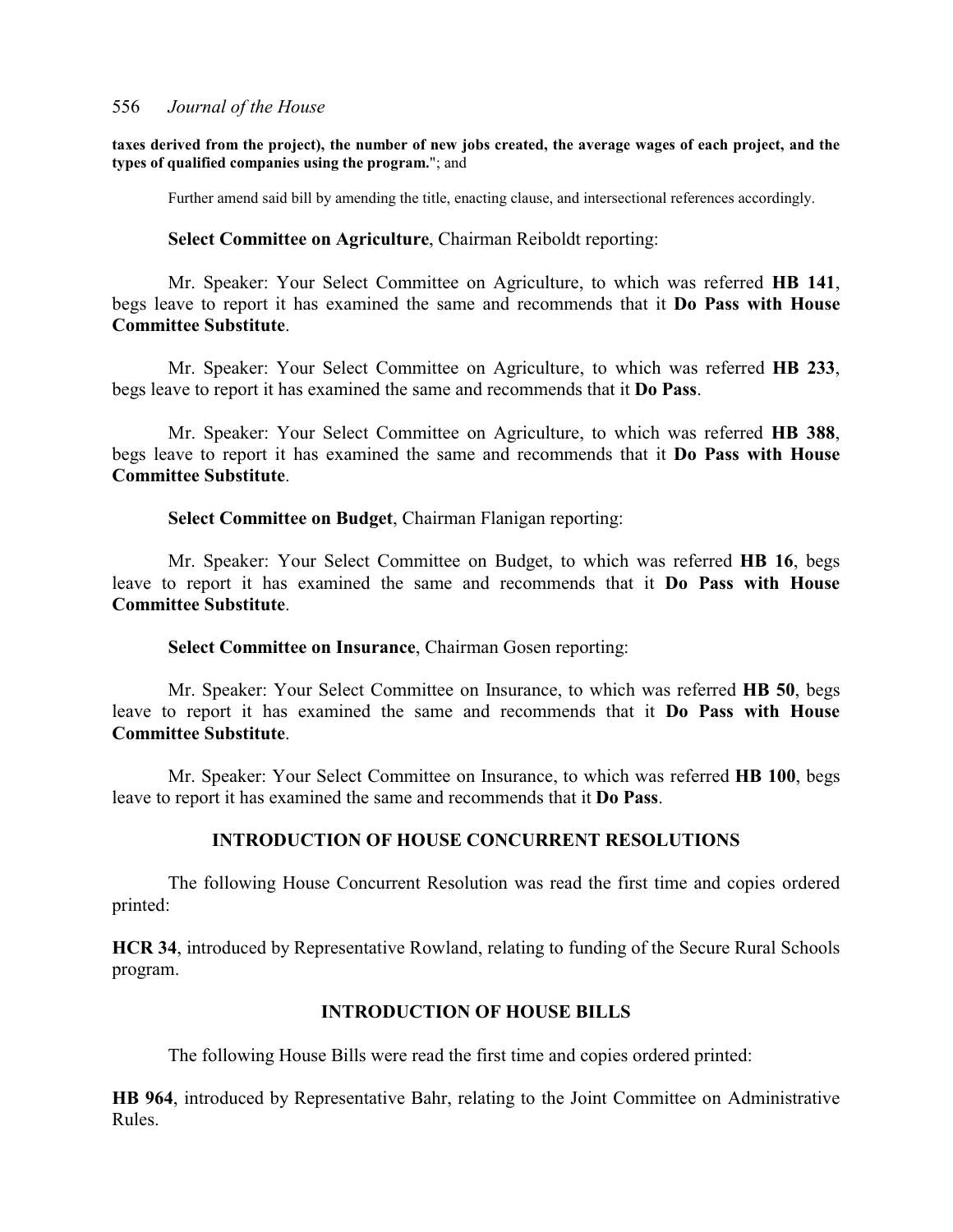**HB 965**, introduced by Representative Allen, relating to the provision of telehealth services under MO HealthNet.

**HB 966**, introduced by Representative Dugger, relating to the Division of Finance.

**HB 967**, introduced by Representative Ellington, relating to eyewitness identification procedures.

**HB 968**, introduced by Representative Ellington, relating to TANF benefits.

**HB 969**, introduced by Representative Ellington, relating to peace officers.

**HB 970**, introduced by Representative Ellington, relating to repealing intervention fees for offenders placed under board supervision.

**HB 971**, introduced by Representative Ellington, relating to video cameras for law enforcement officers.

**HB 972**, introduced by Representative Ellington, relating to the expungement of certain criminal records.

**HB 973**, introduced by Representative Ellington, relating to written consent to search vehicles.

**HB 974**, introduced by Representative Ellington, relating to a law enforcement officer identification numbering system.

**HB 975**, introduced by Representative Ellington, relating to the repeal of licensure of assistant physicians.

**HB 976**, introduced by Representative Franklin, relating to immunizations of children.

**HB 977**, introduced by Representative Eggleston, relating to Temporary Assistance for Needy Families benefits.

**HB 978**, introduced by Representative Dogan, relating to the release of certain offenders from prison.

**HB 979**, introduced by Representative Dugger, relating to bonding requirements for treasurers of seven-director school districts.

**HB 980**, introduced by Representative Walton Gray, relating to annual leave for state employees.

**HB 981**, introduced by Representative Rowden, relating to county commissioner duties.

**HB 982**, introduced by Representative Rowden, relating to the duties of a University of Missouri extension council.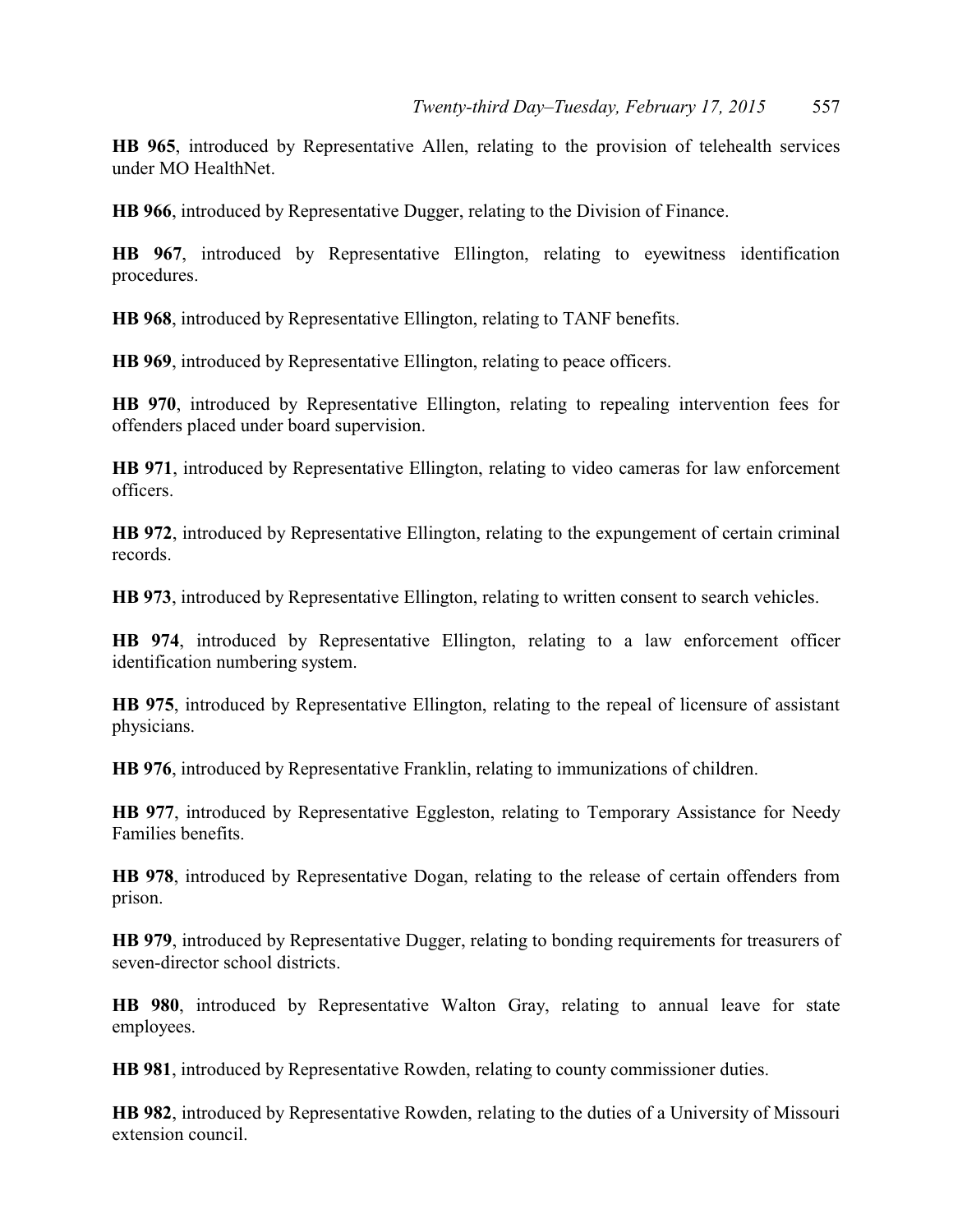**HB 983**, introduced by Representative LaFaver, relating to senior citizens property tax relief.

### **MESSAGES FROM THE SENATE**

Mr. Speaker: I am instructed by the Senate to inform the House of Representatives that the Senate has taken up and passed **SCR 2**, entitled:

Relating to recognition of November as Pica Awareness Month in Missouri.

In which the concurrence of the House is respectfully requested.

Mr. Speaker: I am instructed by the Senate to inform the House of Representatives that the Senate has taken up and adopted **SCR 10**.

In which the concurrence of the House is respectfully requested.

Mr. Speaker: I am instructed by the Senate to inform the House of Representatives that the Senate has taken up and adopted **SCS SCR 11**.

In which the concurrence of the House is respectfully requested.

Mr. Speaker: I am instructed by the Senate to inform the House of Representatives that the Senate has taken up and passed **SS SCS SB 5**, entitled:

An act to repeal section 302.341, RSMo, and to enact in lieu thereof one new section relating to the distribution of revenues from traffic violations, with an existing penalty provision.

In which the concurrence of the House is respectfully requested.

Mr. Speaker: I am instructed by the Senate to inform the House of Representatives that the Senate has taken up and passed **SS SB 14**, entitled:

An act to amend chapter 37, RSMo, by adding thereto one new section relating to the transparency and accountability of public funds.

In which the concurrence of the House is respectfully requested.

Mr. Speaker: I am instructed by the Senate to inform the House of Representatives that the Senate has taken up and passed **SCS SB 18**, entitled:

An act to repeal section 144.021, RSMo, and to enact in lieu thereof one new section relating to notice of sales tax modifications.

In which the concurrence of the House is respectfully requested.

Mr. Speaker: I am instructed by the Senate to inform the House of Representatives that the Senate has taken up and passed **SS SCS SB 26**, entitled: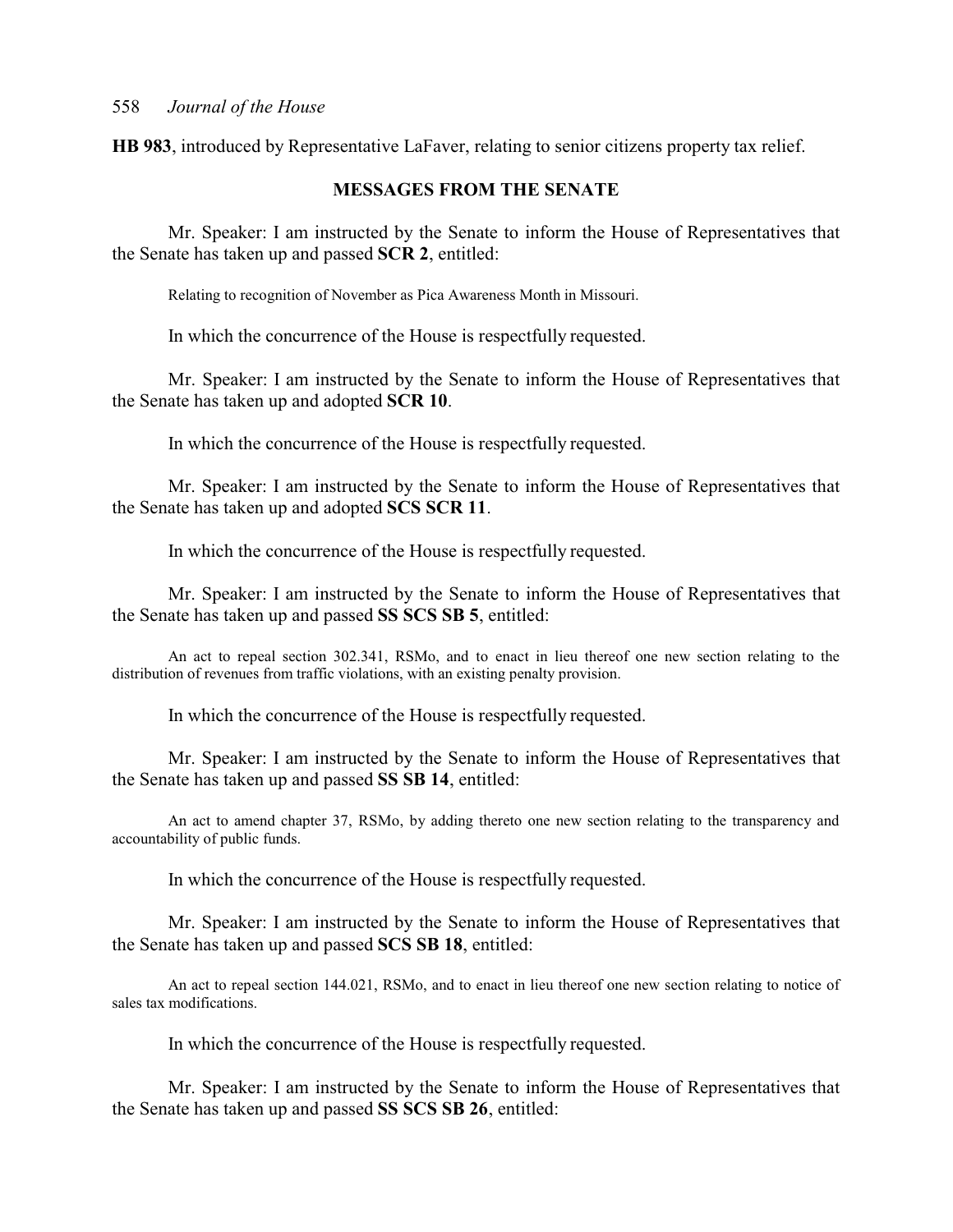An act to amend chapter 196, RSMo, by adding thereto one new section relating to emergency administration of epinephrine by auto-injector.

In which the concurrence of the House is respectfully requested.

Mr. Speaker: I am instructed by the Senate to inform the House of Representatives that the Senate has taken up and passed **SCS SB 35**, entitled:

An act to amend chapter 208, RSMo, by adding thereto one new section relating to the termination of MO HealthNet services for participants residing out of state.

In which the concurrence of the House is respectfully requested.

Mr. Speaker: I am instructed by the Senate to inform the House of Representatives that the Senate has taken up and passed **SCS SB 38**, entitled:

An act to repeal section 208.952, RSMo, and to enact in lieu thereof one new section relating to the joint committee on MO HealthNet, with penalty provisions.

In which the concurrence of the House is respectfully requested.

Mr. Speaker: I am instructed by the Senate to inform the House of Representatives that the Senate has taken up and passed **SS SCS SB 149**, entitled:

An act to amend chapters 67 and 144, RSMo, by adding thereto two new sections relating to tax incentives for data storage.

In which the concurrence of the House is respectfully requested.

#### **COMMUNICATIONS**

February17, 2015

Adam Crumbliss, Chief Clerk Missouri House of Representatives State Capitol Jefferson City, MO 65101

Dear Mr. Chief Clerk,

The House Select Committee on Rules, Chair Representative Engler, has reviewed the following House Resolutions requesting use of the House chamber and approved the following: **HR 299**, **HR 338**, **HR 339**, and **HR 340**.

Sincerely,

/s/ Kevin Engler State Representative Select Committee on Rules Chairman

The following member's presence was noted: Fitzwater (144).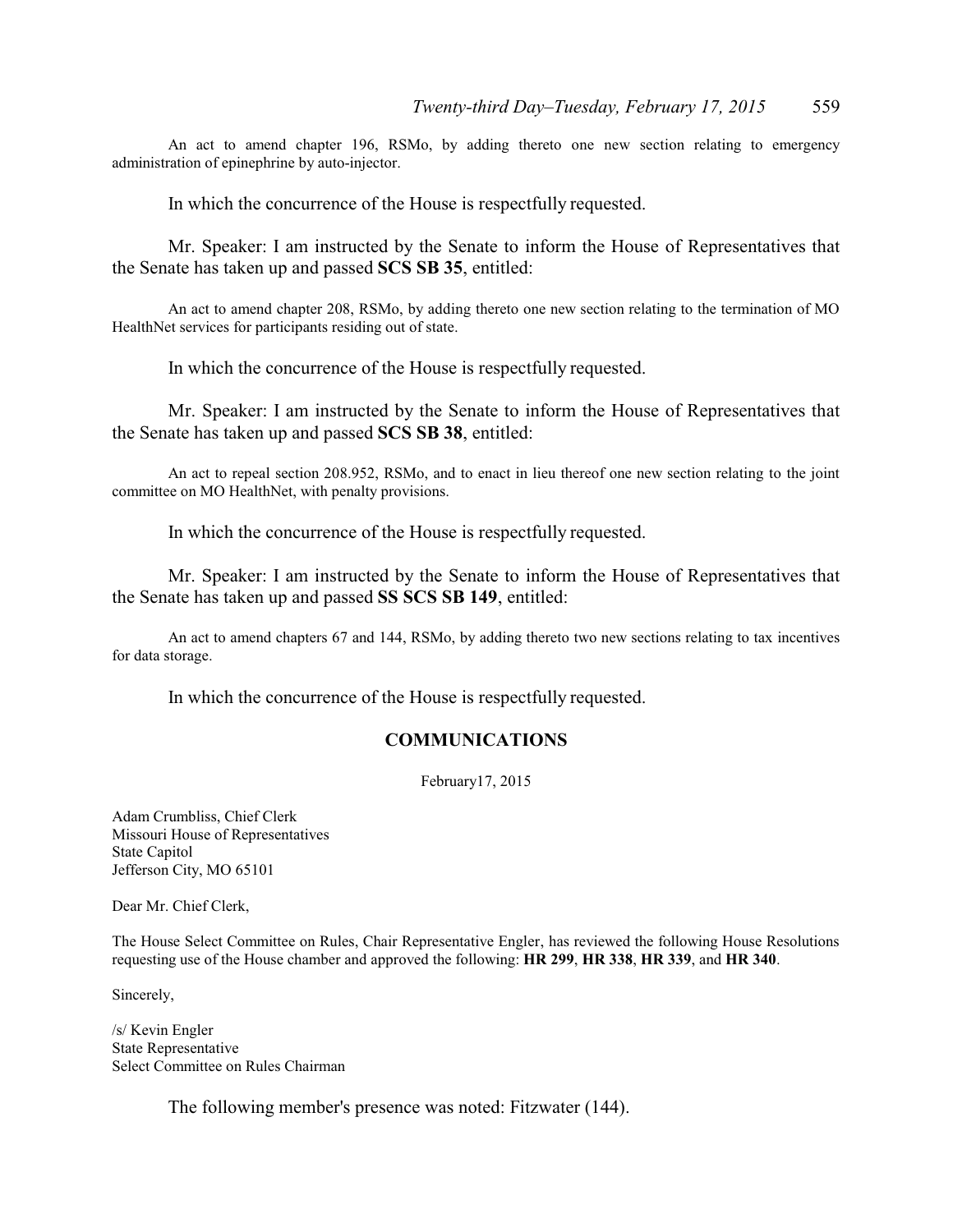#### **ADJOURNMENT**

On motion of Representative Richardson, the House adjourned until 10:00 a.m., Wednesday, February 18, 2015.

### **COMMITTEE HEARINGS**

#### CIVIL AND CRIMINAL PROCEEDINGS

Wednesday, February 18, 2015, 12:00 PM, House Hearing Room 1. Public hearing will be held: HB 152, HB 368, HB 740, HB 749, HB 276 Executive session may be held on any matter referred to the committee.

### CONSERVATION AND NATURAL RESOURCES

Monday, February 23, 2015, 5:00 PM, House Hearing Room 4. Public hearing will be held: SCR 5, HB 710 Executive session will be held: HB 119 Executive session may be held on any matter referred to the committee.

# **CORRECTIONS**

Wednesday, February 18, 2015, 8:00 AM, House Hearing Room 5. Public hearing will be held: HB 632 Executive session may be held on any matter referred to the committee. Director Lombardi will be addressing the committee. Please arrive on time.

### ELEMENTARY AND SECONDARY EDUCATION

Thursday, February 19, 2015, Upon Conclusion of Morning Session, House Hearing Room 3. Public hearing will be held: HB 742, HB 232 Executive session will be held: HB 377, HB 574, HB 578, HB 584 Executive session may be held on any matter referred to the committee.

EMERGING ISSUES

Wednesday, February 18, 2015, 2:00 PM, House Hearing Room 7. Public hearing will be held: HJR 5, HB 273, HB 385, HB 614, HB 661 Executive session will be held: HB 122, HB 384, HCR 17 Executive session may be held on any matter referred to the committee.

ENERGY AND THE ENVIRONMENT

Tuesday, February 24, 2015, 8:00 AM, House Hearing Room 7. Public hearing will be held: HB 699, HB 481, SCR 3 Executive session will be held: HB 722 Executive session may be held on any matter referred to the committee.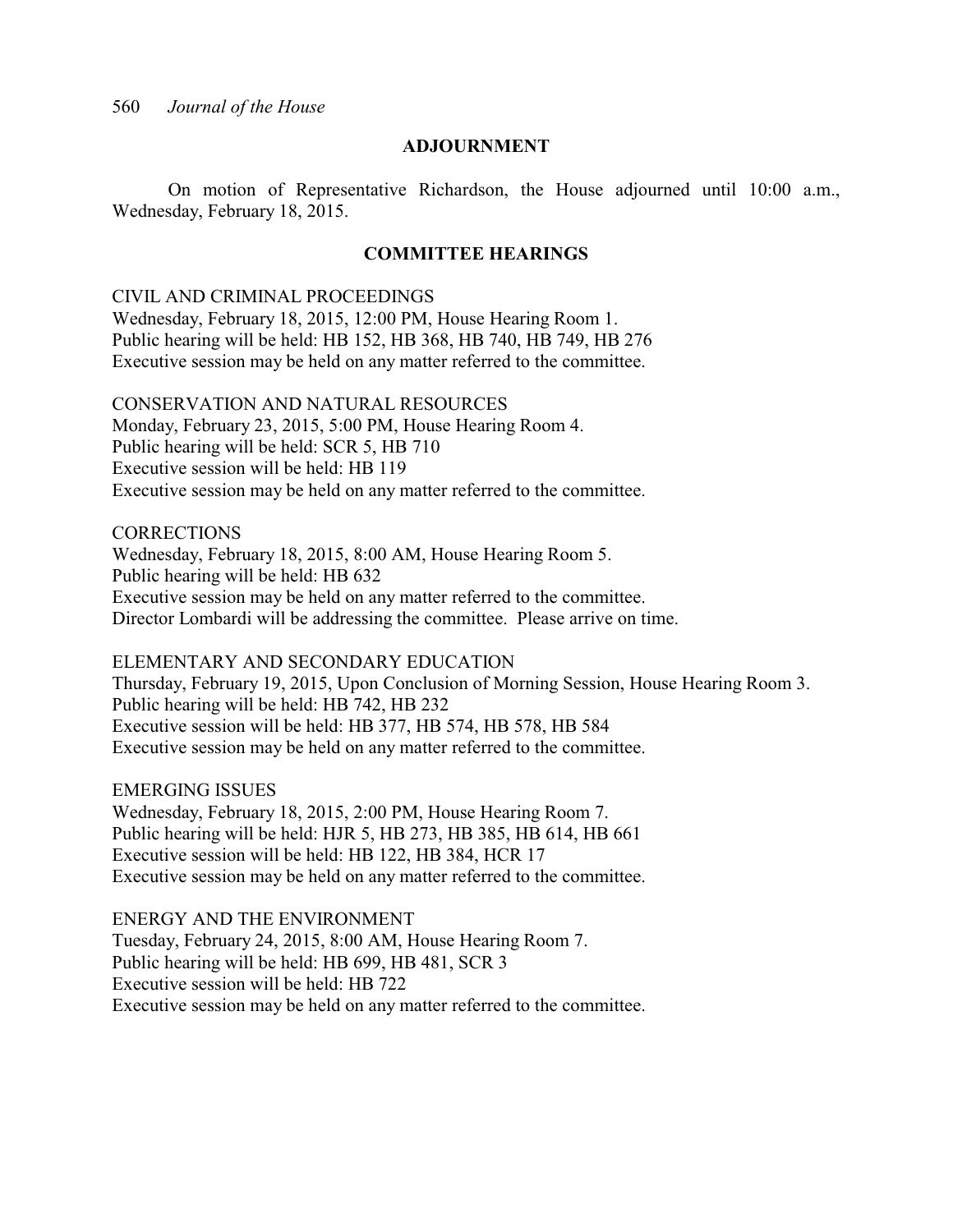# HEALTH AND MENTAL HEALTH POLICY

Wednesday, February 18, 2015, 12:00 PM, House Hearing Room 5. Public hearing will be held: HB 769, HB 202, HB 712, HB 599 Executive session may be held on any matter referred to the committee. Moved from Legislative Library to Hearing Room 5. **CORRECTED** 

#### HEALTH INSURANCE

Wednesday, February 18, 2015, 9:00 AM, House Hearing Room 4. Public hearing will be held: HB 303, HB 198 Executive session may be held on any matter referred to the committee.

# JOINT COMMITTEE ON LEGISLATIVE RESEARCH

Wednesday, February 18, 2015, 9:30 AM, House Hearing Room 6. Executive session may be held on any matter referred to the committee. Board of Public Buildings request.

# JOINT COMMITTEE ON PUBLIC EMPLOYEE RETIREMENT Tuesday, February 24, 2015, 8:00 AM, House Hearing Room 4. Executive session may be held on any matter referred to the committee. 1<sup>st</sup> Quarter Meeting. Sections of this meeting may be closed pursuant to Section 610.021, RSMo.

#### **PENSIONS**

Tuesday, February 24, 2015, 9:00 AM, House Hearing Room 4. Public hearing will be held: HB 494, HB 643, HB 752 Executive session will be held: HB 478 Executive session may be held on any matter referred to the committee.

PUBLIC SAFETY AND EMERGENCY PREPAREDNESS Monday, February 23, 2015, Upon Adjournment, House Hearing Room 6. Public hearing will be held: HB 429, HB 210, HB 635 Executive session may be held on any matter referred to the committee.

#### SELECT COMMITTEE ON COMMERCE

Wednesday, February 18, 2015, 5:30 PM, House Hearing Room 7. Executive session will be held: HB 468, HB 506, HCR 18 Executive session may be held on any matter referred to the committee.

#### SELECT COMMITTEE ON EDUCATION

Thursday, February 19, 2015, 8:00 AM, House Hearing Room 5. Executive session will be held: HB 42 Executive session may be held on any matter referred to the committee. Testimony will not be accepted on House Bill 42.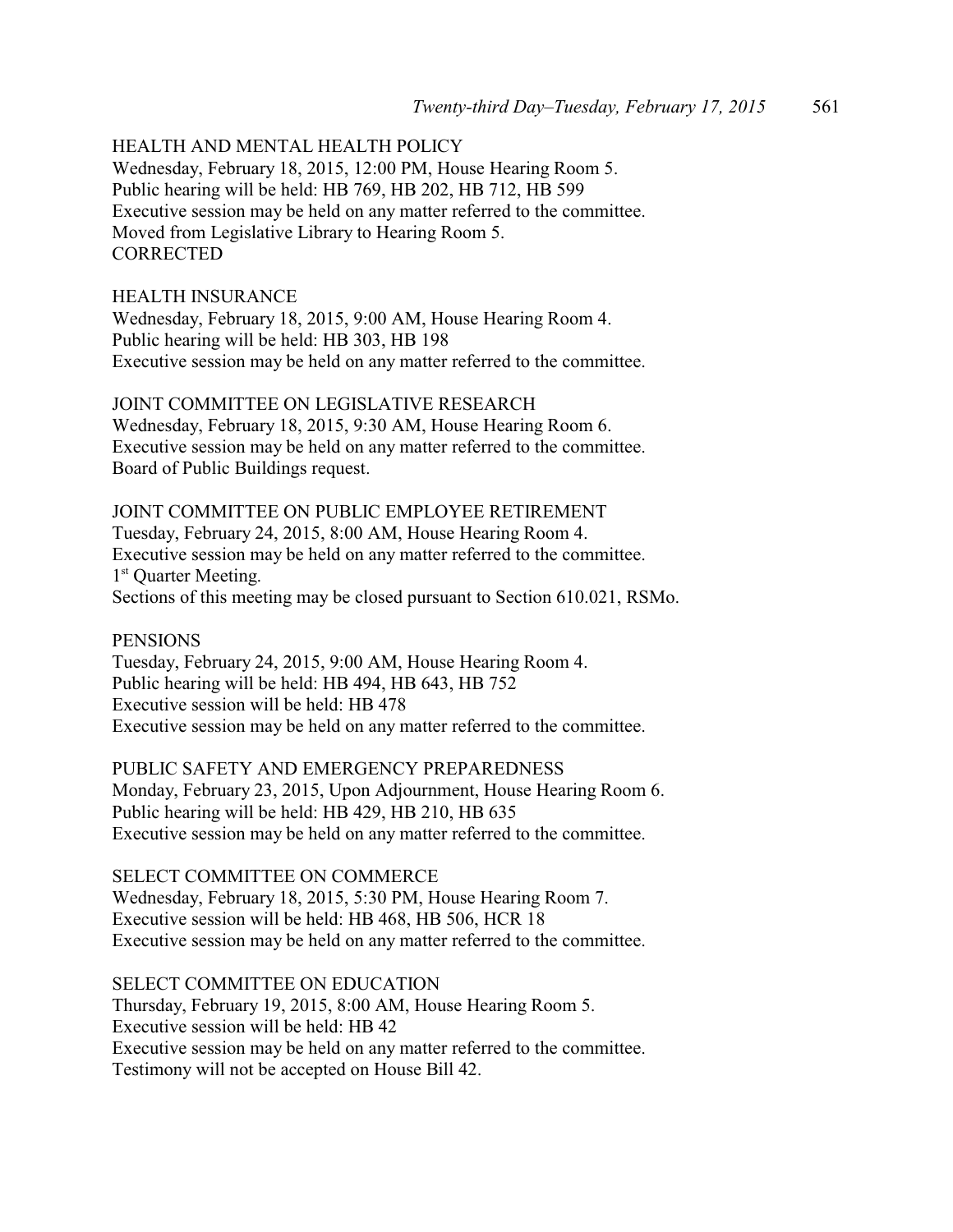SELECT COMMITTEE ON FINANCIAL INSTITUTIONS AND TAXATION Thursday, February 19, 2015, 9:00 AM, House Hearing Room 7. Executive session will be held: HB 111, HB 587 Executive session may be held on any matter referred to the committee.

# SELECT COMMITTEE ON INSURANCE

Thursday, February 19, 2015, 8:00 AM, House Hearing Room 4. Executive session will be held: HB 130, HB 592 Executive session may be held on any matter referred to the committee.

SELECT COMMITTEE ON LABOR AND INDUSTRIAL RELATIONS Wednesday, February 18, 2015, 5:00 PM, House Hearing Room 4. Executive session will be held: HB 159, HB 570 Executive session may be held on any matter referred to the committee.

### SELECT COMMITTEE ON RULES

Wednesday, February 18, 2015, 5:00 PM, House Hearing Room 5. Executive session will be held: HB 88, HB 149, HB 361, HB 391, HB 400, HB 402, HB 404, HB 562 Executive session may be held on any matter referred to the committee.

SELECT COMMITTEE ON STATE AND LOCAL GOVERNMENTS Thursday, February 19, 2015, 8:00 AM, House Hearing Room 1. Executive session will be held: HB 336, HB 566 Executive session may be held on any matter referred to the committee. **CORRECTED** 

SMALL BUSINESS Wednesday, February 18, 2015, 12:00 PM, House Hearing Room 7. Public hearing will be held: HB 379 Executive session will be held: HB 325, HB 513 Executive session may be held on any matter referred to the committee.

TELECOMMUNICATIONS

Wednesday, February 18, 2015, 12:30 PM, House Hearing Room 4. Public hearing will be held: HB 714 Executive session may be held on any matter referred to the committee. Committee will meet at 12:30 p.m. or 30 minutes after Morning Recess, whichever comes later.

TRADE AND TOURISM

Wednesday, February 18, 2015, 8:00 AM, House Hearing Room 1. Public hearing will be held: HB 778, HCR 16, HCR 26, HCR 29, HB 793, HB 723, HB 859, HB 861

Executive session may be held on any matter referred to the committee.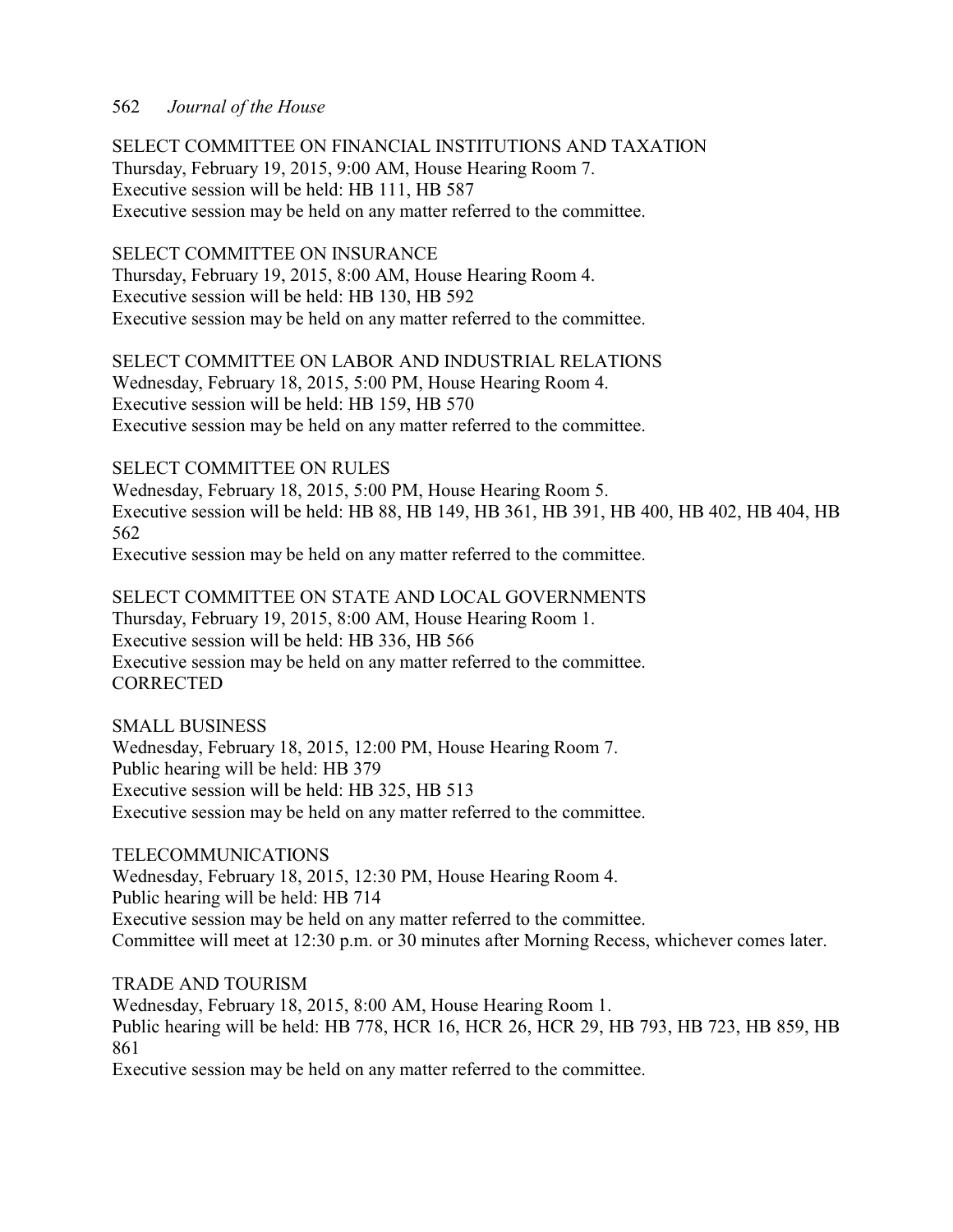UTILITY INFRASTRUCTURE Wednesday, February 18, 2015, 5:00 PM, House Hearing Room 6. Executive session may be held on any matter referred to the committee. The Utility Infrastructure Committee will be hearing a presentation from the Missouri Telecommunications Industry Association.

# **HOUSE CALENDAR**

# TWENTY-FOURTH DAY, WEDNESDAY, FEBRUARY 18, 2015

# **HOUSE CONCURRENT RESOLUTIONS FOR SECOND READING**

HCR 34

# **HOUSE BILLS FOR SECOND READING**

HB 964 through HB 983

# **HOUSE JOINT RESOLUTIONS FOR PERFECTION**

HJR 1 - Dugger

### **HOUSE BILLS FOR PERFECTION**

HB 30 - Dugger HB 29 - Dugger HB 32 - Hoskins HCS#2 HB 63 - Dugger

### **HOUSE BILLS FOR PERFECTION - CONSENT**

(02/12/2015)

HB 92 - Miller HB 125 - Black HB 185 - Love

# **HOUSE CONCURRENT RESOLUTIONS FOR THIRD READING**

HCR 21 - Miller

# **HOUSE BILLS FOR THIRD READING**

HB 582 - Curtis